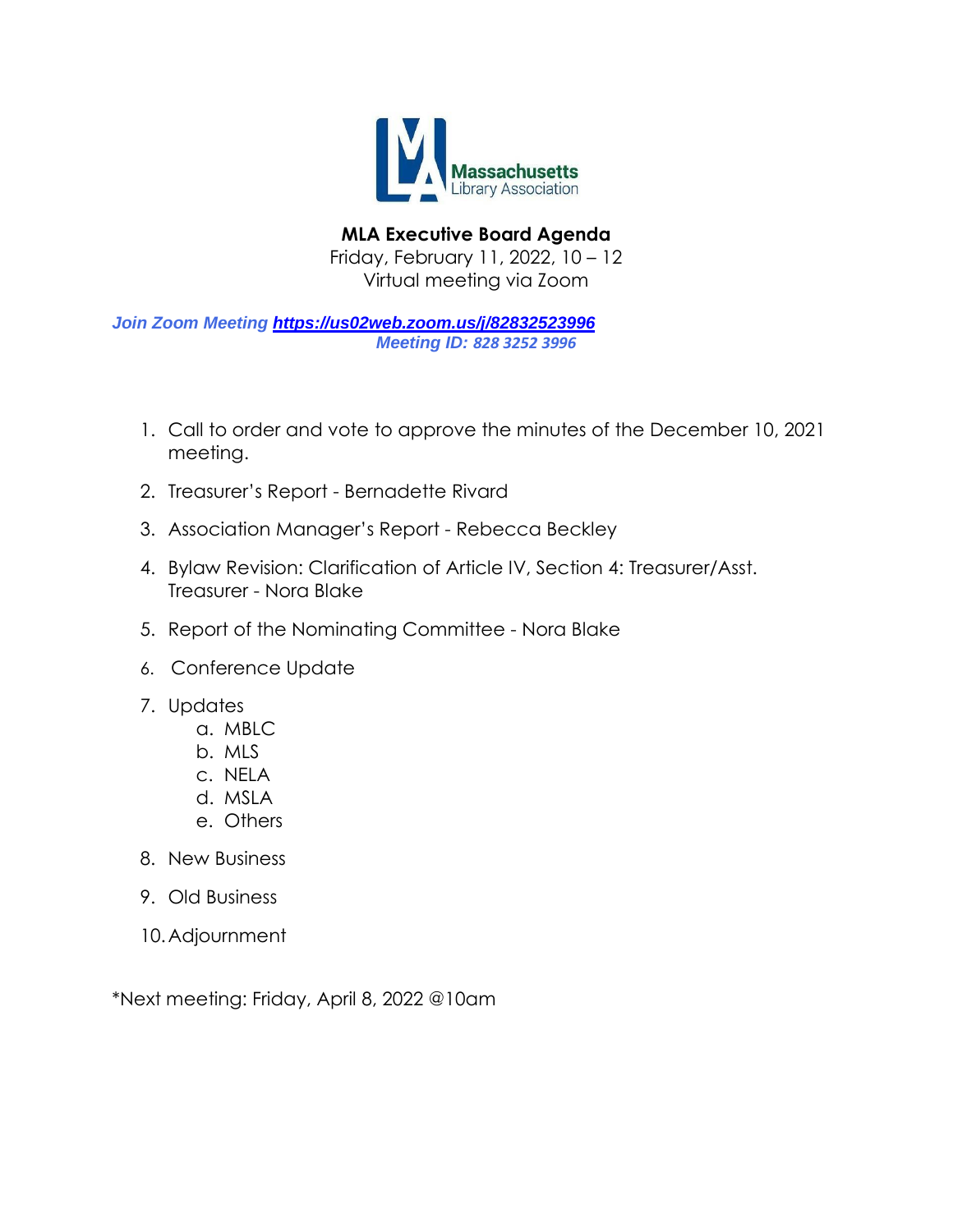# Massachusetts Library Association<br>January 31, 2022

| Income:              | Category                               |                                 |                       | \$31,711.35 |
|----------------------|----------------------------------------|---------------------------------|-----------------------|-------------|
|                      |                                        | <b>Notes</b>                    |                       |             |
|                      |                                        |                                 |                       |             |
|                      | 400.1 Conference Attendee Registration |                                 |                       |             |
|                      | 400.2 Conference Exhibitor Income      | 2022 Conference                 | 3664.00               |             |
|                      | 400.3 Conference Meals                 |                                 |                       |             |
|                      | 400.5 Conference Sponsor Income        | 2022 Conference                 | 1400.00               |             |
|                      | 400.6 Conference Other Income          |                                 |                       |             |
|                      | 410 Membership                         |                                 | 3739.00               |             |
|                      | 410.1 NELA Joint Memberships           |                                 | 315.00                |             |
|                      | 420 Program Income                     |                                 |                       |             |
|                      | 400.6 Other Income                     | Comm MA PMFL Refund             |                       |             |
|                      | 430 Committee Fundraising              | Paralibraians Memb & Cert       | 310.00                |             |
|                      | 440 Sponsorships/Donations/Other       | <b>EBSCO</b> and other donation |                       |             |
|                      | 491 Transfer from Investments          |                                 |                       |             |
|                      |                                        |                                 |                       |             |
|                      |                                        |                                 | <b>Total Income</b>   | \$9,428.00  |
|                      |                                        |                                 |                       |             |
| <b>Expenses:</b>     |                                        |                                 |                       |             |
|                      | 600 Program Expenses                   |                                 |                       |             |
|                      | 610 Scholarship                        |                                 |                       |             |
|                      | 630 Travel                             |                                 |                       |             |
|                      | 650 Dues & Subscriptions               |                                 |                       |             |
|                      | 670 NELA Membership Expense            |                                 |                       |             |
|                      | 700 Conference                         |                                 |                       |             |
|                      | 700.11 Conference AV Expenses          |                                 |                       |             |
|                      | 700.12 Conference Awards               |                                 |                       |             |
|                      | 700.13 Other Conference Expenses       |                                 |                       |             |
|                      | 700.3 Speaker Fees                     |                                 |                       |             |
|                      | 700.6 Conference Printing & Copying    |                                 |                       |             |
|                      | 700.8 Conference Payroll               | Kristen                         | 2063.94               |             |
|                      | 700.9 Conference Credit Card Fees      |                                 | 259.75                |             |
|                      | 750.1 Payroll                          | Rebecca                         | 1215.24               |             |
|                      | 750.101 Payroll Tax                    | <b>Both Employees</b>           | 1143.50               |             |
|                      | 750.102 Payroll Workmen's Comp         | <b>Both Employees</b>           | 15.24                 |             |
|                      | 750.103 Payroll Vendor Fee             | <b>Both Employees</b>           | 419.00                |             |
|                      | 750.11 Postage                         |                                 | 62.00                 |             |
|                      | 750.12 Taxes & Filing Fees             |                                 |                       |             |
|                      | 750.13 Office Supplies                 |                                 |                       |             |
|                      | 750.2 Professional Services            |                                 |                       |             |
|                      | 750.3 Credit Card Merchant Fees        | <b>Membership CC Fees</b>       | 187.83                |             |
|                      | 750.4 Website Hosting                  |                                 |                       |             |
|                      | 750.5 Insurance                        |                                 |                       |             |
|                      | 750.6 Telecommunications               | Cell Phone                      | 75.62                 |             |
|                      | 750.7 Travel                           |                                 |                       |             |
|                      | 750.8 Printing & Copying               |                                 |                       |             |
|                      | 750.9 Equipment & Software             | Quickbooks Online & Zoom        | 1057.09               |             |
|                      |                                        |                                 | <b>Total Expenses</b> | \$6,499.21  |
|                      |                                        |                                 |                       |             |
| <b>Balance as of</b> |                                        |                                 | <b>Balance</b>        | \$34,640.14 |

**Respectfully Submitted:** 

Investments<br>Total Fidelity Accounts

Bemodeth O Quard

**Fidelity Investments Accounts**<br>Cash Reserves

| 6/30/2021 | 10/31/2021                                                                                             | 12/31/2021 | 1/31/2022 |
|-----------|--------------------------------------------------------------------------------------------------------|------------|-----------|
| 4827.84   | 29828.12                                                                                               | 29828.62   | 29828.87  |
| 165375.38 | 145463.09                                                                                              | 145909.59  | 141191.94 |
| 170203.22 | ** \$175,291.21                                                                                        | 175738.21  | 171020.81 |
|           | ** moved 25K from Investments to Cash Reserves<br>recommended by Investment Comm, voted by Admin Board |            |           |
|           |                                                                                                        |            |           |

| <b>Wild Apricot Receivables</b> |      |      |      |      |
|---------------------------------|------|------|------|------|
| <30 Days                        | 1205 | 2140 | 645  | 2991 |
| 30-60 Days                      | 195  | 100  | 40   | 40   |
| 60-90 days                      | 2325 | 165  | 240  | 20   |
| 90 days +                       | 1135 | 510  | 460  | 700  |
| <b>Total Receiveables</b>       | 4860 | 2915 | 1385 | 3751 |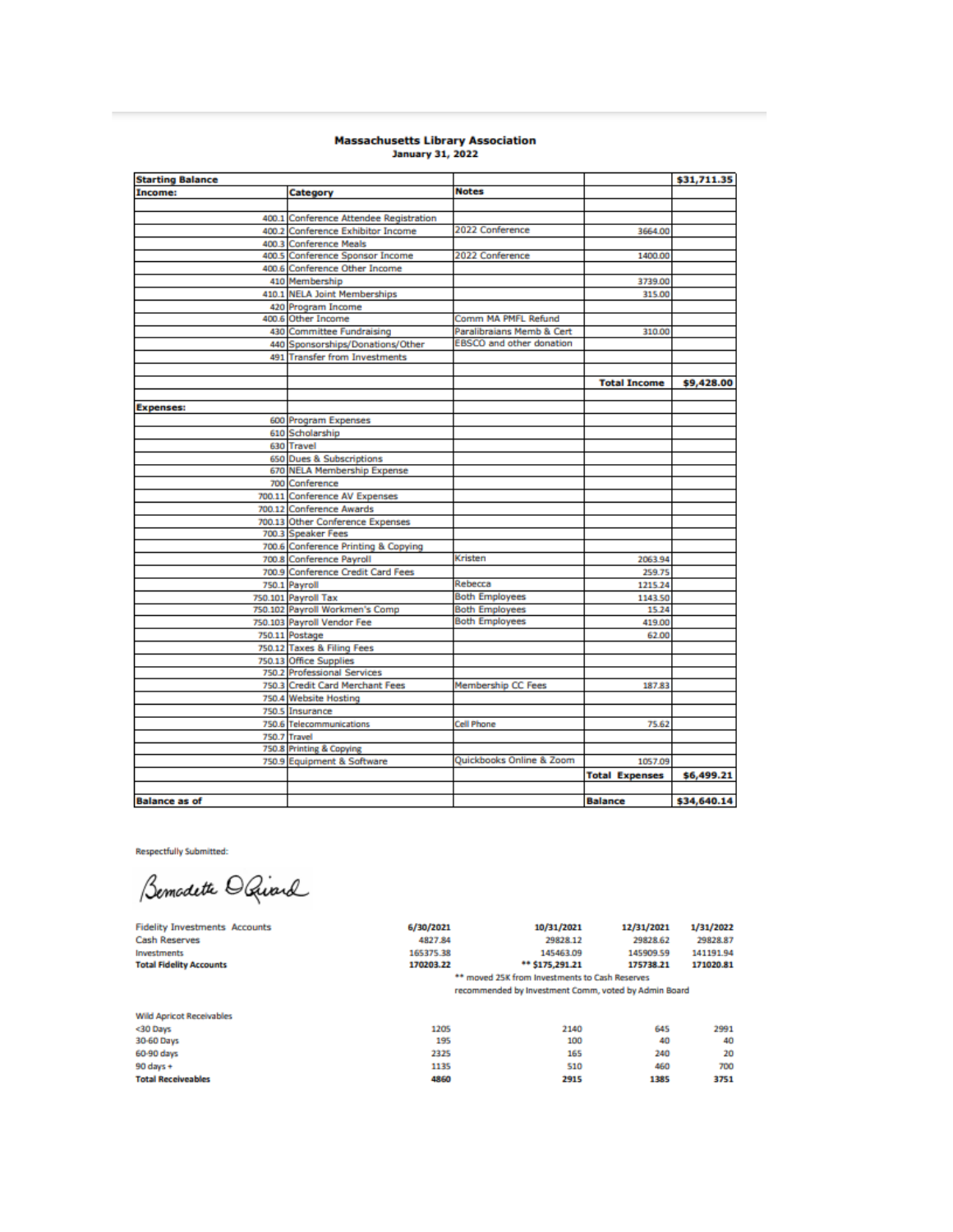## Massachusetts Library Association<br>
July - January 2021

| Income:          | Category                                | <b>Income</b>  | <b>Budget</b> | <b>Difference</b> | <b>Notes</b>                                                  |
|------------------|-----------------------------------------|----------------|---------------|-------------------|---------------------------------------------------------------|
|                  |                                         |                |               |                   |                                                               |
| 400.1            | <b>Conference Attendee Registration</b> | 1975.00        | 85500.00      | $-83525.00$       | \$1975 is funds received this year from last years conference |
|                  | 400.2 Conference Exhibitor Income       | 5897.00        | 31500.00      | $-25603.00$       |                                                               |
|                  | 400.3 Conference Meals                  | $-66.00$       | 450.00        |                   | -516.00 \$66 refund for meals for last years conference       |
|                  | Conference Basket Raffle                | 0.00           | 1800.00       | $-1800.00$        |                                                               |
|                  | 400.5 Conference Sponsor Income         | 2100.00        | 9000.00       | $-6900.00$        |                                                               |
|                  | 400.6 Conference Other Income           | 0.00           | 450.00        | $-450.00$         |                                                               |
|                  | 410 Membership                          | 23729.00       | 42500.00      | $-18771.00$       |                                                               |
|                  | 410.1 NELA Joint Memberships            | 2350.00        | 1200.00       | 1150.00           |                                                               |
|                  | 420 Program Income                      | 0.00           | 9950.00       | $-9950.00$        |                                                               |
|                  | 400.6 Other Income                      | 33.11          | 50.00         | $-16.89$          | refund from Comm MA PFML acct                                 |
| 430              | <b>Committee Fundraising</b>            | 0.00           | 0.00          | 0.00              |                                                               |
| 440              | Sponsorships/Donations/Other            | \$0.00         | 800.00        | $-800.00$         |                                                               |
|                  | 491 Transfer from Investments           | 0.00           | \$5,900.00    |                   | -5900.00 Has not been necessary to transfer                   |
|                  |                                         |                |               |                   |                                                               |
|                  | <b>Total Income</b>                     | 36,018.11<br>Ś | \$189,100.00  | $-5153,081.89$    |                                                               |
|                  |                                         |                |               |                   |                                                               |
| <b>Expenses:</b> |                                         |                |               |                   |                                                               |
|                  | 600 Program Expenses                    | 500.00         | \$5,450.00    |                   | -4950.00 Only expense Jordan Miller                           |
|                  | 610 Scholarship                         | 0.00           | \$1,000.00    | $-1000.00$        |                                                               |
|                  | <b>Site Costss</b>                      | 0.00           | \$1,700.00    | $-1700.00$        |                                                               |
|                  | 630 Travel                              | 0.00           | \$3,530.00    | $-3530.00$        |                                                               |
|                  | Meals                                   | 0.00           | \$7,090.00    |                   | -7090.00 LLD at Statehouse                                    |
|                  | 650 Dues & Subscriptions                | 0.00           | \$250.00      | $-250.00$         |                                                               |
|                  | Miscellaneous                           | 0.00           | \$125.00      | $-125.00$         |                                                               |
|                  | 670 NELA Membership Expense             | 2320.00        | \$4,000.00    | $-1680.00$        |                                                               |
|                  | 700 Conference Meals                    | 0.00           | \$45,000.00   | -45000.00         |                                                               |
|                  | 700.11 Conference AV Expenses           | 0.00           | \$18,000.00   | $-18000.00$       |                                                               |
| 700.12           | <b>Conference Awards</b>                | 0.00           | \$0.00        | 0.00              |                                                               |
|                  | 700.13 Other Conference Expenses        | 0.00           | \$270.00      | $-270.00$         |                                                               |
|                  | <b>Site Costss</b>                      | 0.00           | \$4,995.00    | $-4995.00$        |                                                               |
|                  | 700.3 Speaker Fees                      | 0.00           | \$7,200.00    | $-7200.00$        |                                                               |
|                  | <b>Conference Hotel Expenses</b>        | 0.00           | \$4,050.00    | $-4050.00$        |                                                               |
|                  | 700.6 Conference Printing & Copying     | 500.00         | \$4,000.00    | $-3500.00$        |                                                               |
|                  | <b>Conference Supplies</b>              | 0.00           | \$1,440.00    | $-1440.00$        |                                                               |
|                  | 700.8 Conference Payroll                | 12829.51       | \$28,000.00   | $-15170.49$       |                                                               |
|                  | 700.9 Conference Credit Card Fees       | 534.08         | \$3,600.00    | $-3065.92$        |                                                               |
|                  | 750.1 Payroll                           | 8593.57        | \$16,000.00   | $-7406.43$        |                                                               |
|                  | 750.101 Payroll Tax                     | 8020.34        | \$12,205.00   | $-4184.66$        |                                                               |
|                  | 750.102 Payroll Workmen's Comp          | 137.54         | \$250.00      | $-112.46$         |                                                               |
|                  | 750.103 Payroll Vendor Fee              | 1539.30        | \$2,700.00    | $-1160.70$        |                                                               |
|                  | 750.11 Postage                          | 166.96         | \$200.00      | $-33.04$          |                                                               |
|                  | 750.12 Taxes & Filing Fees              | $-29.47$       | \$125.00      | $-154.47$         |                                                               |
|                  | 750.13 Office Supplies                  | 11.15          | \$150.00      | $-138.85$         |                                                               |
|                  | 750.2 Professional Services             | 4300.00        | \$5,000.00    | $-700.00$         | Pay accountant                                                |
|                  | 750.3 Credit Card Merchant Fees         | 1458.69        | \$4,000.00    | $-2541.31$        |                                                               |
|                  | 750.4 Website Hosting                   | 2122.99        | \$2,000.00    |                   | 122.99 already expended full cost, need to investigate        |
| 750.5            | Insurance                               | 1048.00        | \$1,500.00    | $-452.00$         |                                                               |
|                  | 750.6 Telecommunications                | 529.39         | \$900.00      | $-370.61$         |                                                               |
| 750.7            | Travel                                  | 0.00           | \$1,300.00    | $-1300.00$        |                                                               |
|                  | 750.8 Printing & Copying                | 48.27          | \$50.00       | $-1.73$           |                                                               |
|                  | 750.9 Equipment & Software              | 2462.13        | \$2,720.00    | $-257.87$         |                                                               |
|                  |                                         |                |               | 0.00              |                                                               |
|                  | <b>Total Expenses</b>                   | 47092.45       | \$188,800.00  | $-5141,707.55$    |                                                               |
|                  | <b>Net Income</b>                       | $-511,074.34$  | \$300.00      | $-511,374.34$     |                                                               |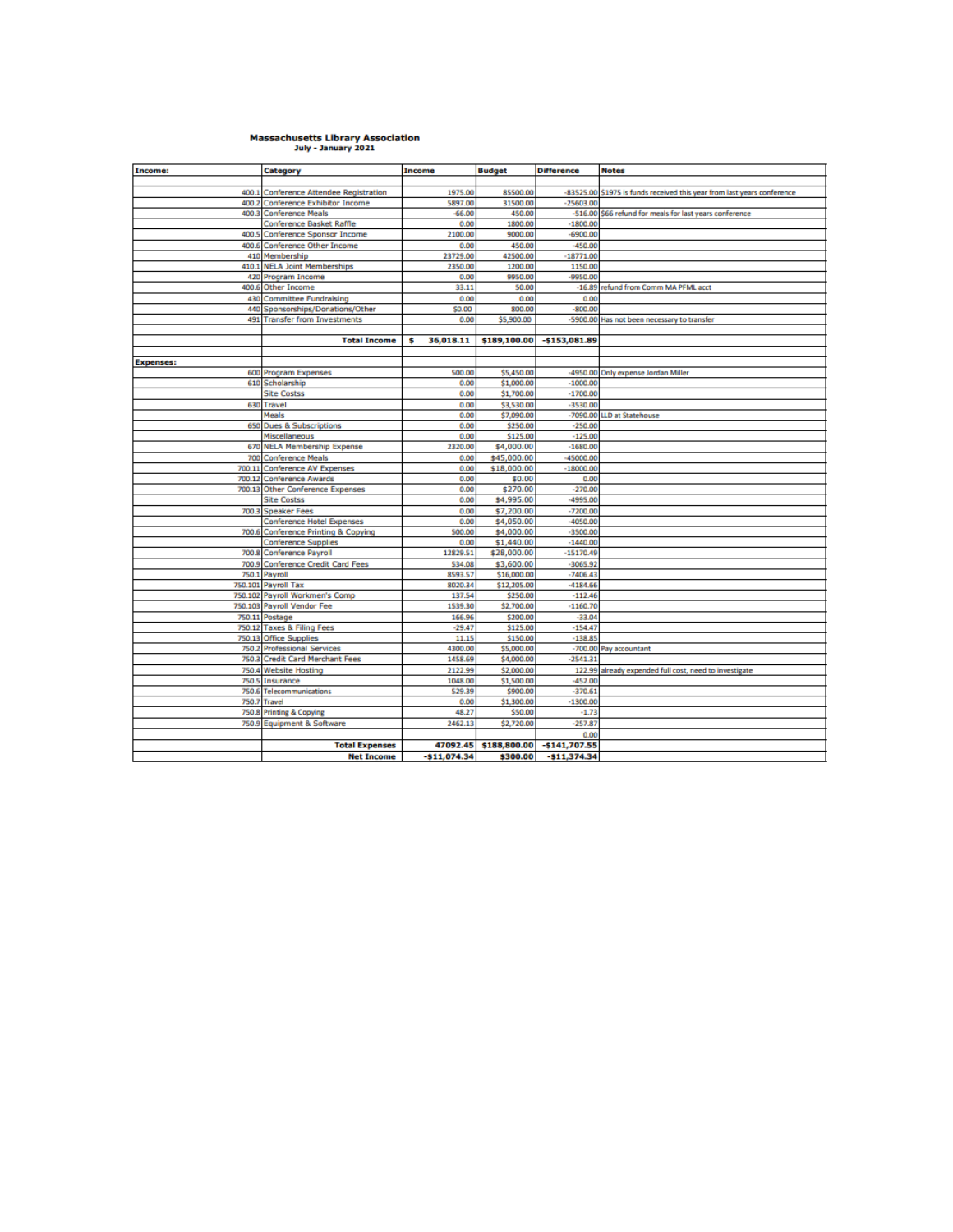

## **Conference Committee Report February 2022**

*The MLA 2022 Conference: Turn the Tide: will be held at the Resort and Conference Center in Hyannis, May 23-24, 2022.*

**Evening events:** We are working on plans for a Sunday event that we hope will draw attendees early, and are planning a birding outing followed by dinner. Monday night will have the Hall of Fame awards at dinner, but we are still working out the after dinner details.

**Meetings:** The Conference Committee met via Zoom on Friday, January 21. Our next meeting will be held on Friday, February 18 at 10 am via Zoom.

**Programs:** the committee finalized the schedule and is working on finalizing the program proposal forms, due on Feb 18. Shepherds have been assigned. We will be sending out contracts via Docusign as soon as all the programs are finalized.

**Sponsorship/Exhibitors:** Our Conference Director, Kristen Collins has begun working on sponsorship. Please contact her directly if you have any new potential exhibitors or sponsors. So far, we have 11 exhibitors, 5 sponsors/ad purchases. **All are encouraged to support MLA by contributing a gift basket.**

**Publicity:** Save the date 1-page flyer in motion with our graphic designer and an email will be deployed soon. We are working on developing an app.

**Key dates:** The conference website is scheduled to launch on March 1. Registration opens March 25.

Respectfully Submitted, Esme Green, Conference Co-chair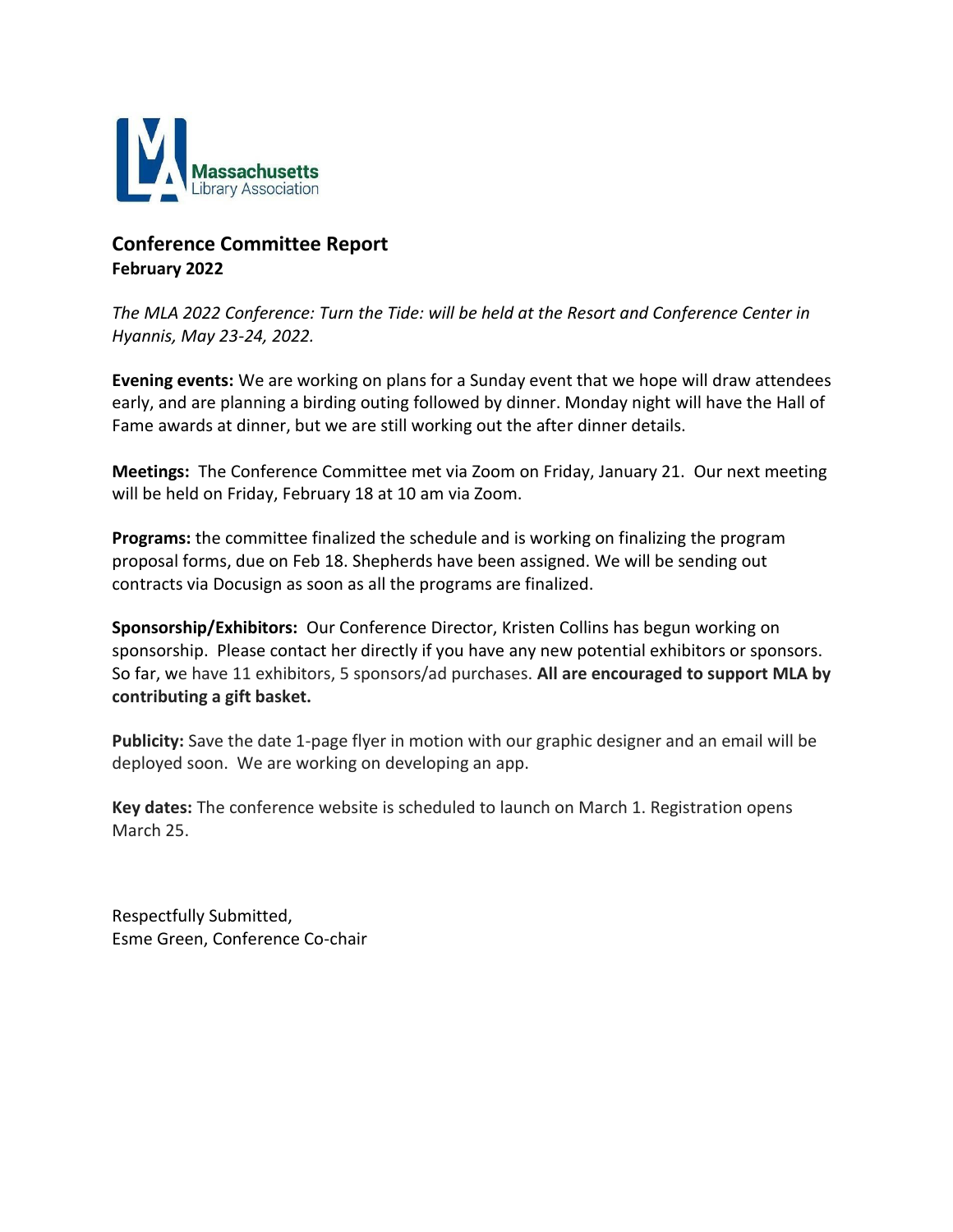

## **IF/SRC Committee Report February 2022**

- We've been responding to a challenge to the children's book *Amazing Women of the Middle East* by Wafa' Tarnowska. The title has been challenged at six NOBLE libraries by a single patron.
- Our next meeting is March 3rd @ 10:00 via Zoom.

Respectfully submitted, Andrea Fiorillo, Chair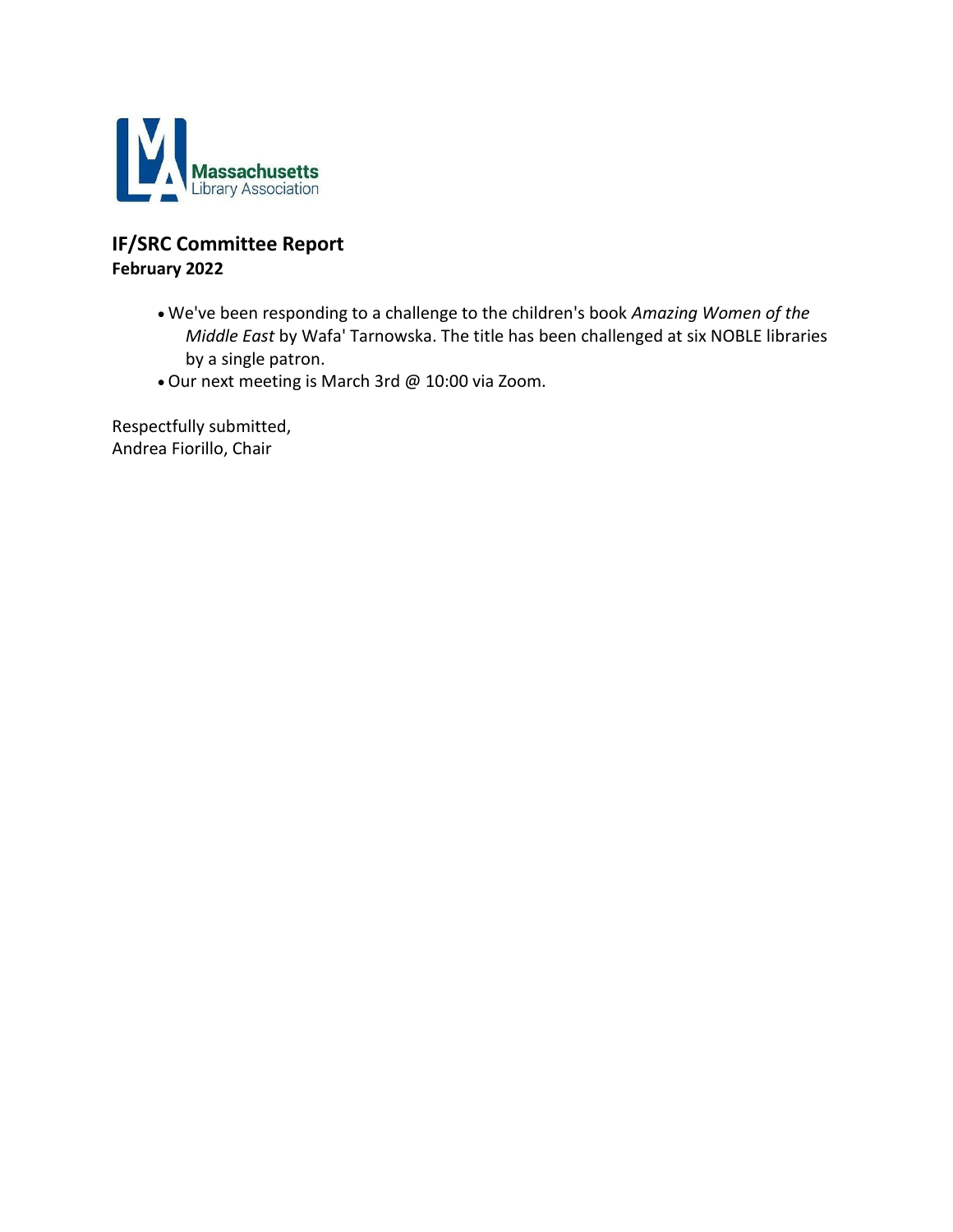

## **Jordan Miller Committee Report**

February 2, 2022

The Jordan Miller committee is currently recruiting one additional member.

Interested persons should email [pmccuen@minlib.net](mailto:pmccuen@minlib.net) or [adorsheimer@nevinslibrary.org](mailto:adorsheimer@nevinslibrary.org) for a link to the committee questionnaire.

Respectfully submitted,

Pam McCuen & Amy Dorsheimer Jordan Miller Committee Co-Chairs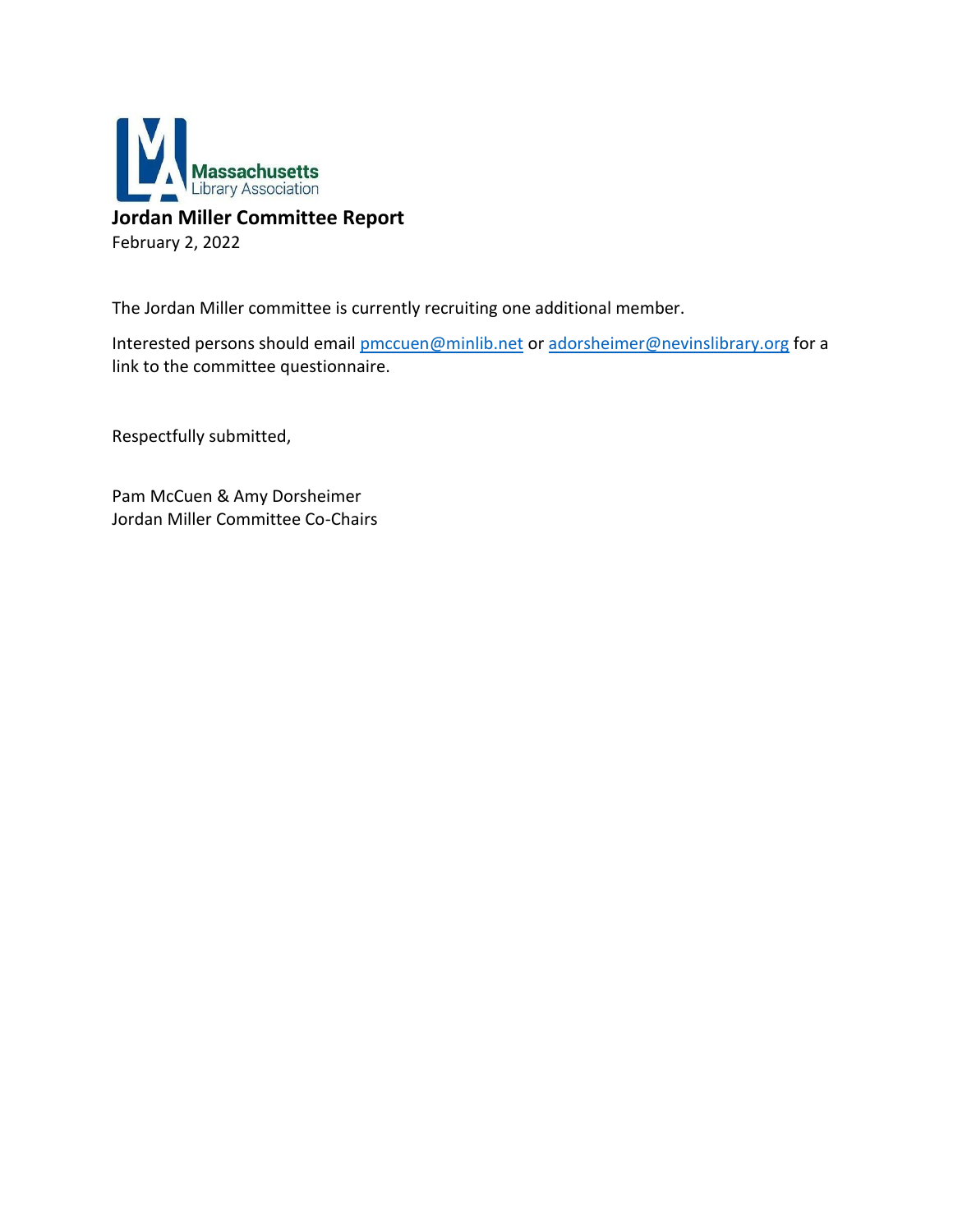

## **Leadership and Management Section Report January 2022**

The membership of LAMS met Thursday, Thursday January 20, 2022 with ten people in attendance. The guest speaker was Katie McCue from Massachusetts Municipal Association who discussed the MMA Suffolk graduate-level academic program that is open to public library employees. MMA-Suffolk Certificate in Local Government Leadership and Management focuses on skill development and leadership development, looking at developing a pipeline of municipal leaders. The certificate program links contemporary public management theory with "real world" practice, covering topics such as budgeting and financial management, challenges in human resources management, and strategic leadership.

Suffolk manages the recruitment and instructors. MMA works with local town managers about the content. Credits can be used towards an MPA and other colleges may waive an additional level. Several graduates of the program were in attendance and spoke highly of the program advancing their career as well as helping them understand the role of the library within a municipal context. There is also a Municipal Finance Management Seminar, developed in response to a shortage of financial professionals. LAMS members are encouraged to apply for the program, and many municipalities have covered the tuition for attendees.

Several MLA leaders were present and discussed the conference and encouraged LAMS members to consider running for an office, or taking on a leadership role.

The next meeting will be on Thursday March 17, 2022 via zoom with Doug Nathan, Coach and Consultant and Terry McQuown, Consulting & Training Services Director at Massachusetts Library Systems.

Respectfully submitted, Maura Deedy LAMS co-chair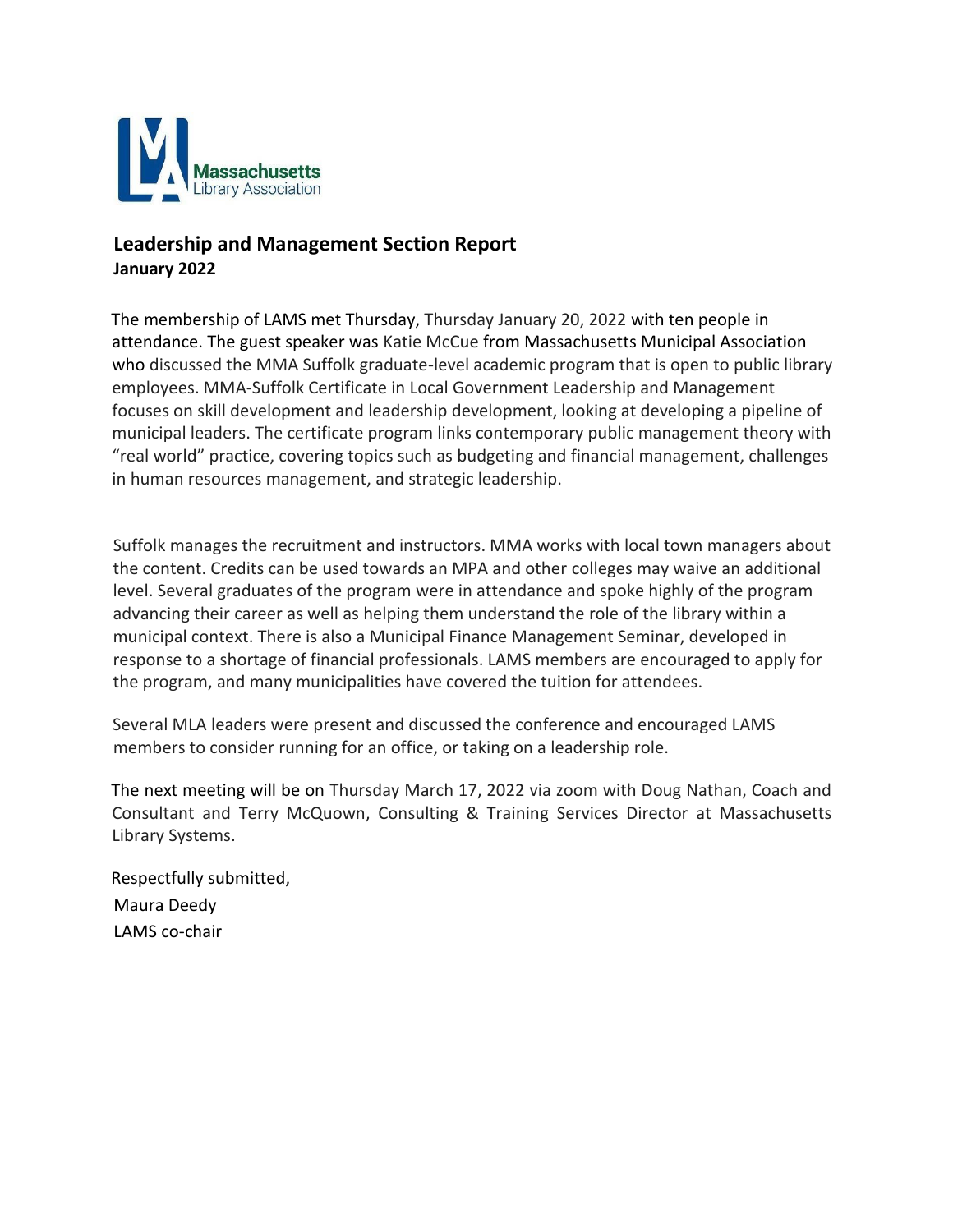

## **Legislative Committee Report February 2022**

Legislative Committee held its most recent meeting on January 27, 2022. We had many members in attendance, representing most parts of the state, as well as several different key partner organizations. The group has been meeting at least monthly, with some subcommittee meetings working in between.

The Legislative Committee has remained focused on the following issues:

- **House 4120 (ebook Bill)** Several members of LegCom have been involved in the discussion of H.4120. Jennifer Harris led several meetings of the Stakeholders group, and worked with a smaller group within this to create a memo and recommended amendment language to share with Rep. Balser. The Stakeholders group had productive conversations, and determined that shifting from a copyright bill to a consumer protection bill was the best way forward. Kyle Courtney (Library Futures/Harvard) and David Leonard (BPL) authored the memo and amendment language. This was submitted to Rep. Balser and her committee. She has granted an extension and will be working with LegCom to prepare next steps.
	- Related Bills
		- Maryland Passed by the legislature; currently facing litigation
		- New York vetoed by the governor
		- Rhode Island  $-$  in committee
		- Illinois just introduced
- **FY23 State Budget** The Governor's budget was just released. It was is a disappointing budget for libraries. We will be working with MBLC and others as we begin to reach out to the House and Senate about increasing funding for a number of MBLC lines. MBLC has listed priorities for State Aid to Libraries, (7000-9501) AND State Aid to Regional Libraries – MLS (7000-9401).
- **Legislative Breakfasts** The committee is working with libraries and networks that will be hosting events this year. Several libraries have started working on events, including CMLA, WMLA and Worcester. Many of us took a year off from this process. We are trying to provide support and to prevent scheduling conflicts.
- **Legislative Day** This will most definitely be virtual again this year. We are working on the details for the event(s), including how many, who to invite, etc. This is a work in progress. Confirmed - Save the dates for the events:
	- April  $5<sup>th</sup>$ , April  $6<sup>th</sup>$  & April  $7<sup>th</sup>$
- **MLA Annual Conference** We believe that the Conference is an important opportunity to provide strong advocacy programming. New Library Directors are always coming on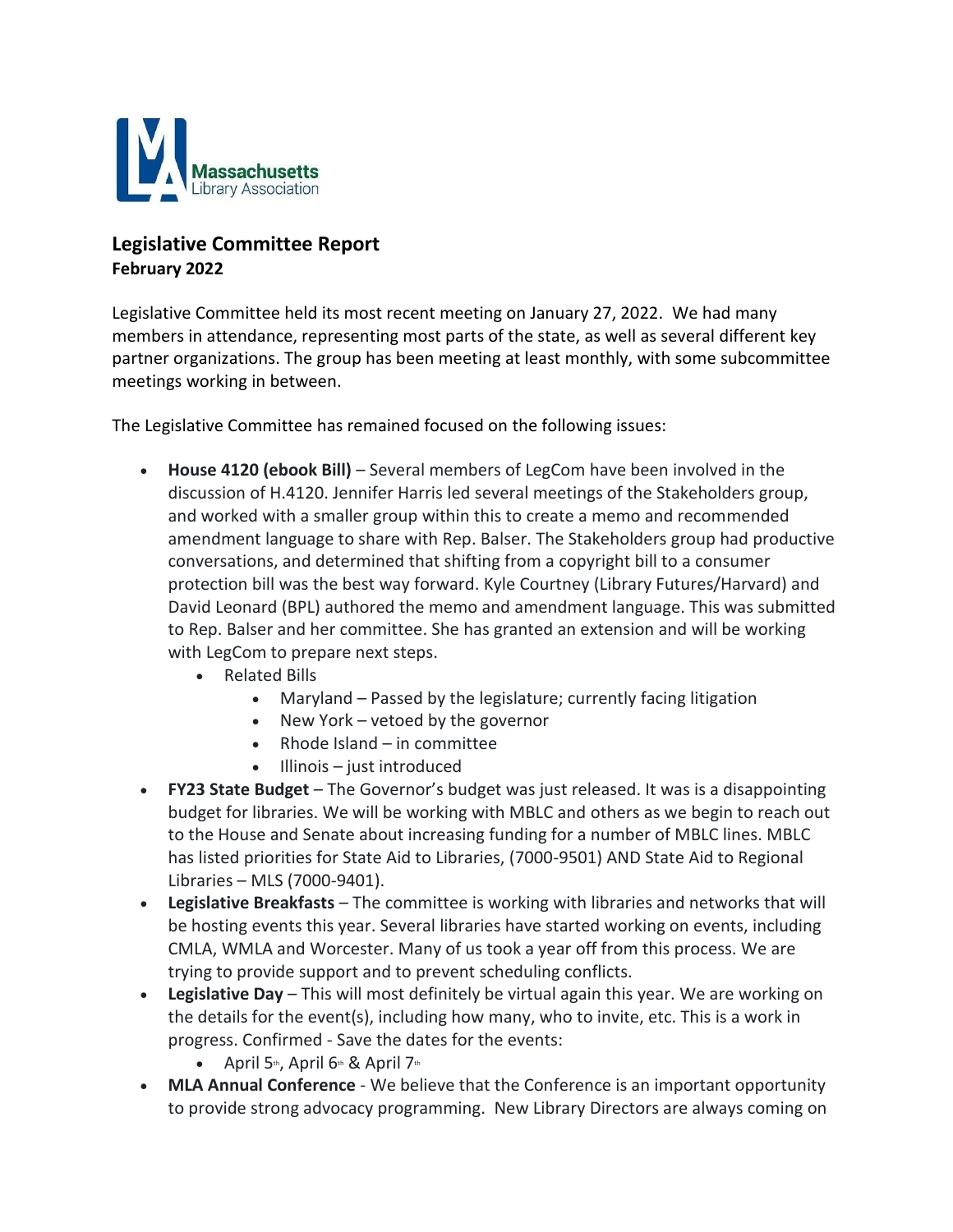board and will need training. John Chrastka from EveryLibrary will be keynoting one of the days with an 'Advocacy: Part Two' session.

• **EveryLibrary partnership** - We are working with a library advocacy non- profit to help improve our advocacy work as a committee and for all of MLA. This is just starting to grow. We are currently working on a way to keep abreast of bills in the State House that are related to libraries, or our partners. There may be opportunities to reach out to legislators to offer support or insight.

Also, LegComm continues to benefit from working with members of MBLC, MLS, MSLA, WMLA, and CMLA, who regularly attend our meetings.

Next meeting: February 10, 2022

Respectfully submitted,

Co-Chair, Jennifer Harris, Plymouth Public Library, retired & Co-Chair, William Adamczyk, Milton Public Library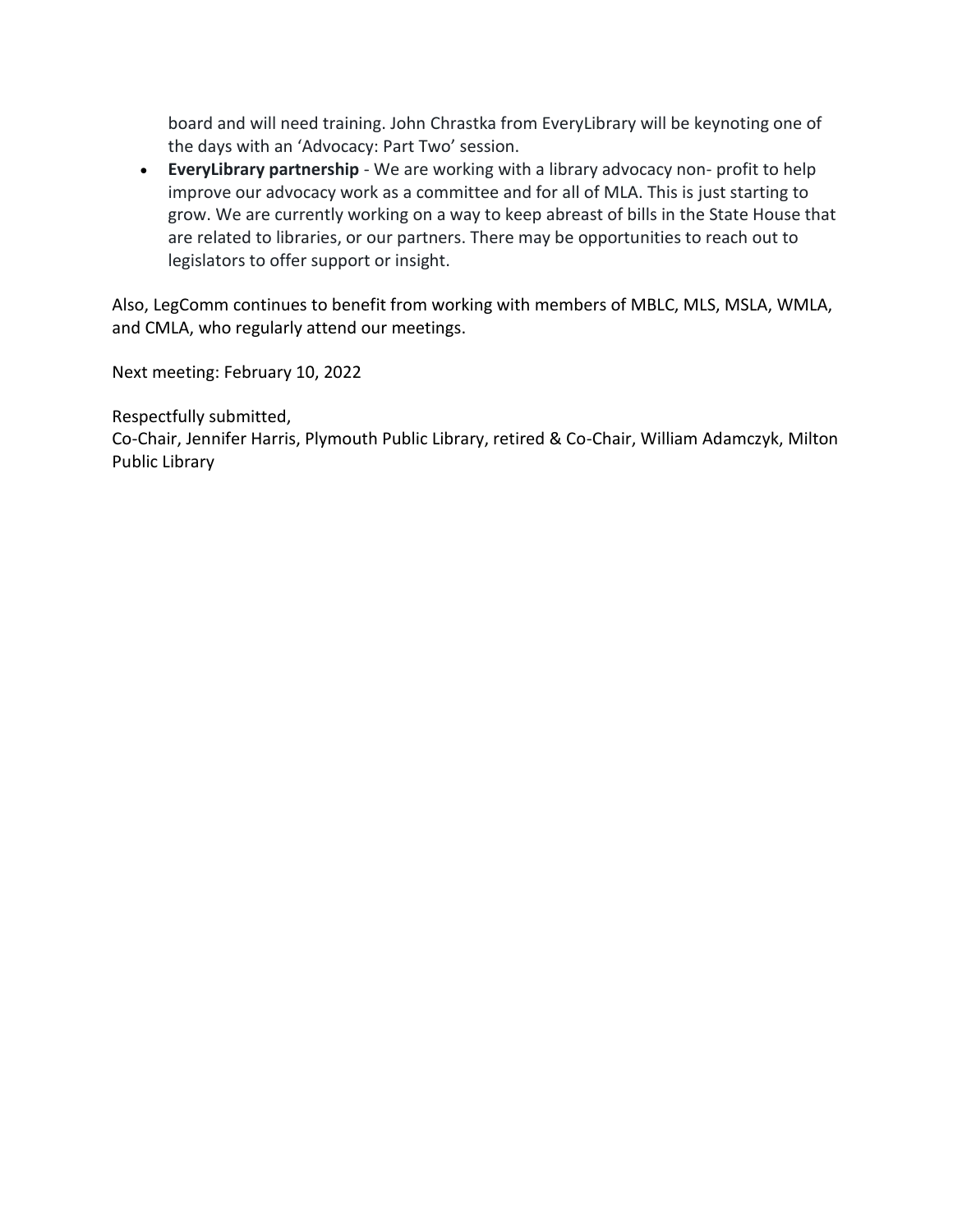

#### **Nominating Committee Report February 1, 2022**

Through a combination of begging via email and personal arm-twisting, we have achieved a slate of candidates for the upcoming election! Our slate is:

**Vice-President/President-Elect:**

Michelle Filleul Assistant Director Reading Public Library

#### **Assistant Treasurer/Treasurer-Elect:**

Sarah Breen Reference Supervisor Needham Public Library

**Secretary:**

Tina McAndrew Director Randall Library (Stow)

We are very grateful that these folks have stepped forward to donate their time and energy to MLA!

Respectfully,

Nora Blake Chair, Nominating Committee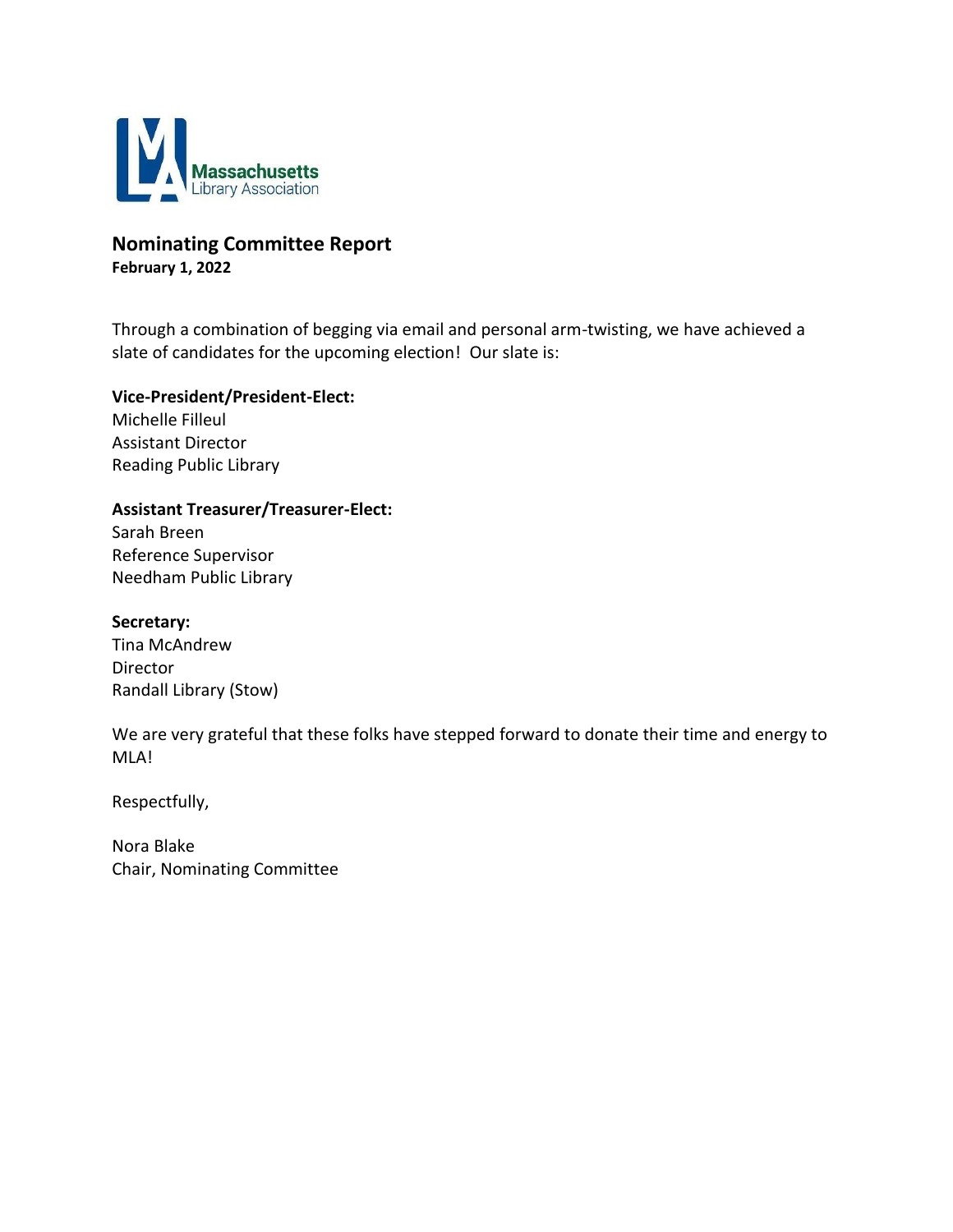

## **Paralibrarian Section Report February 2022**

Our last meeting was virtual via Zoom on November 16, 2021.   We discussed and continue to work on the following:

#### MLA Conference:

- We will be holding our Annual meeting, presenting Awards and Certifications at conference.
- We have created a raffle basket with items representing different regions of Massachusetts

#### PARA Certification:

- 8 PARA portfolios were received and accepted. We approved, 4 level ones, 3 level twos and 1 level four. We received \$310.00 for these applications.
- Our new address to send PARA portfolios will be: c/o Gerry Deyermond Memorial Hall Library, 2 North Main Street, Andover, MA 01810
- Continuing work on placing the PARA portfolio process on line with an established committee.
	- We are recruiting new member for our PARA review board

#### Social Media;

• Desiree, who has been working with PR section, has joined the PR committee and will attend meetings.

#### Membership:

• Working on recruiting members for the section.

Respectfully submitted,     Anna McGrath, Chair Paralibrarian Section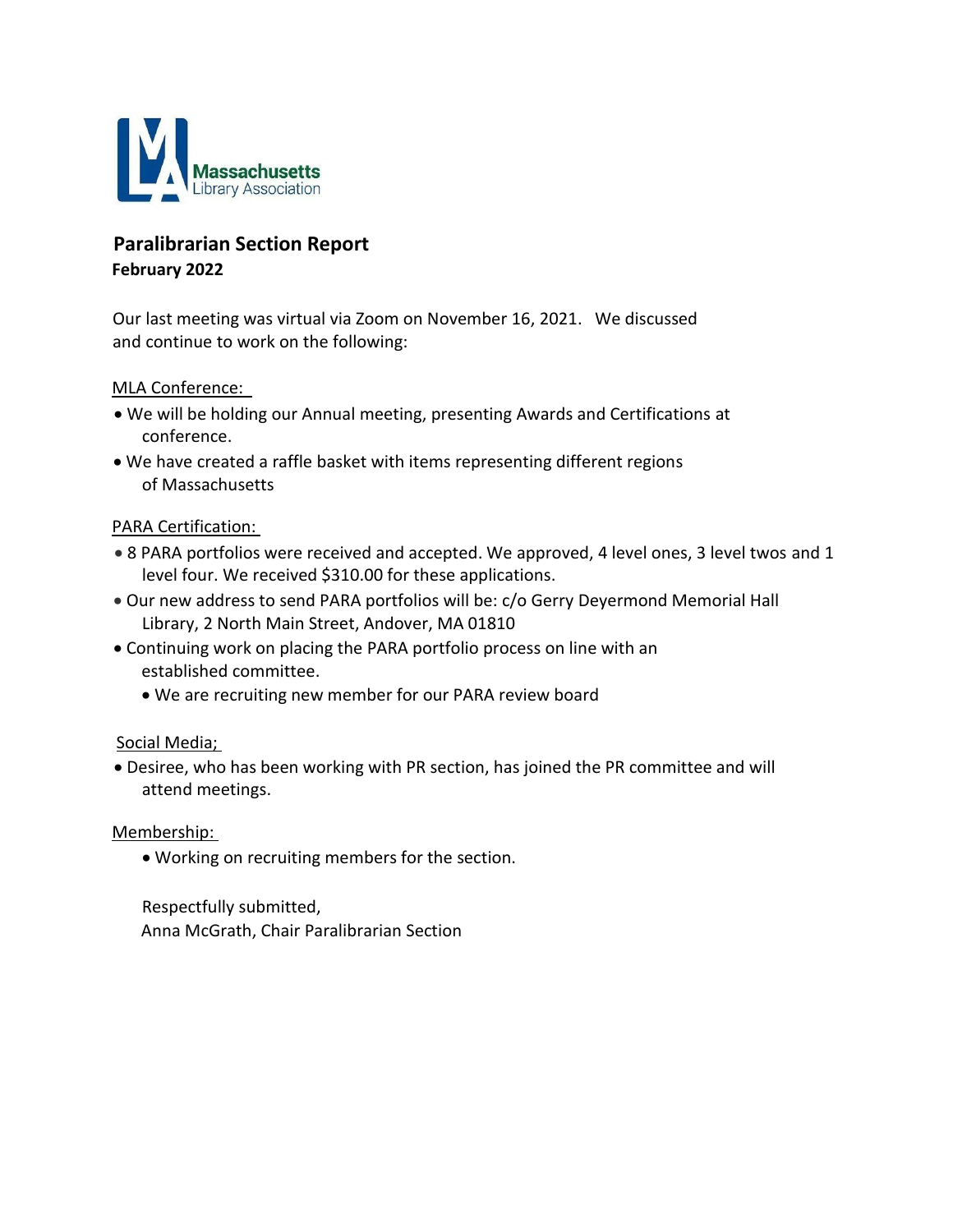

### **Program Planners Section Report**

#### **Friday, February 11, 2022**

- We met with Kristen Collins regarding the option of piggybacking a Statewide Program Planning Database onto the existing conference website.
	- $\circ$  After discussing the functionality we would like, Kristen offered to speak with Board members to talk about options that MLA might be able to provide.
	- $\circ$  We'll meet again in a couple of weeks to continue the conversation.
- Mentoring
	- o Joanne agreed that the Program Planners Section could create a mentoring program within our group. To that end, we've developed a Mentorship form to match mentors to mentees and will put it out to group members at our next meeting.
- Our Adult programming sub-group and our Program Planners Warriors group have had several meetings and have made much progress!
	- $\circ$  The adult committee spends about 30 minutes talking about programs they've had and another 30 minutes on various topics that affect program planners.
	- $\circ$  Ellen Meyers has taken on the task of creating a "best practices" manual for adult programming, the group has named itself the PP Warriors. We're excited to see the work coming out of this group!
	- o As this work progresses, we will continue to work on children's and teen programming groups.
- Our Student Liaison initiative is on hold as we are looking for a new Chair for that work.
- We are considering a standalone conference in 2023 maybe a performer's showcase of some sort.
- Our webpage is mostly updated; we might add some images to it.
- Our next open meeting will be Tuesday Feb 15, 2022 at 10:00 AM.

Respectfully submitted, Meena Jain Chair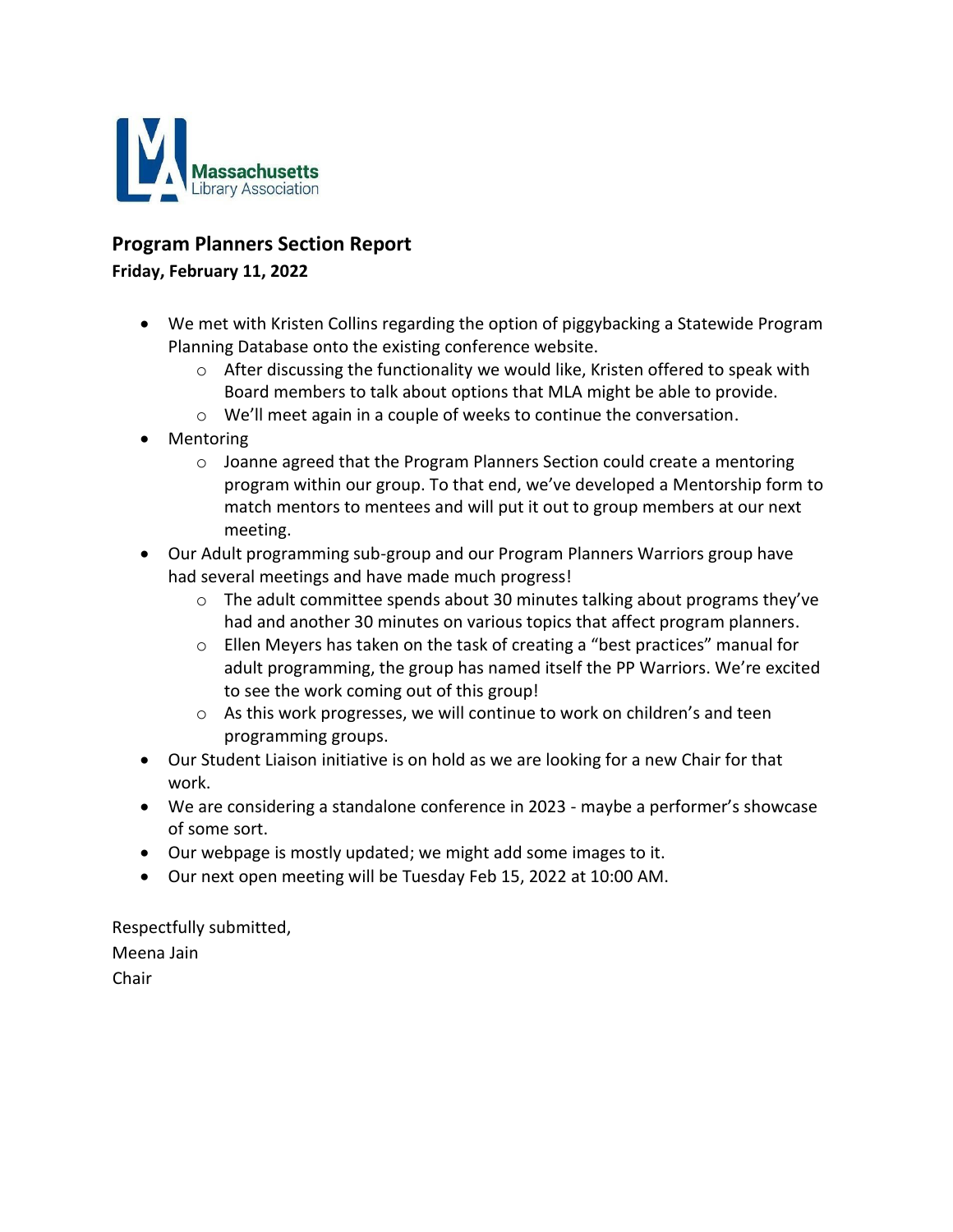

#### **Public Relations Committee Report**

February 2022

#### **PR Committee Administrative Highlights**

*Outreach* Members of MLA who indicated interest in the PR Committee were invited to attend a regrouping meeting on February 3, 2022.

Jocelyn Tavares attended January's conference committee meeting.

#### **PR Committee Highlights**

MLA PR Committee convened via Zoom on Thursday, February 3 at 3:00 PM to discuss Conference, Social Media, and Executive Board opportunities.

#### *Conference Updates*

The Hall of Fame inductees from 2022 will be celebrated at conference on Monday, May 23 during dinner.

#### *Social Media*

Attendees were given a recap of the social media policy and how it would be implemented on the section and committee level. A lot of discussion focused around the policy and mechanics of the Facebook platform. President Joanne Lamothe agreed to bring the matter up to the Executive Board meeting for further discussion. Desiree Zicko offered to be in attendance at the meeting. Andrea Puglisi offered assistance with preparing a "how to" guide for implementing social media policy to roll out to sections and committees.

#### *Executive Board Opportunities*

The PR Committee is looking for a co-chair, as well as expanding the committee.

Additional meetings will be held in two weeks for the committee.

Respectfully Submitted, [Jocelyn Tavares](mailto:JTavares@sailsinc.org) Public Relations Chair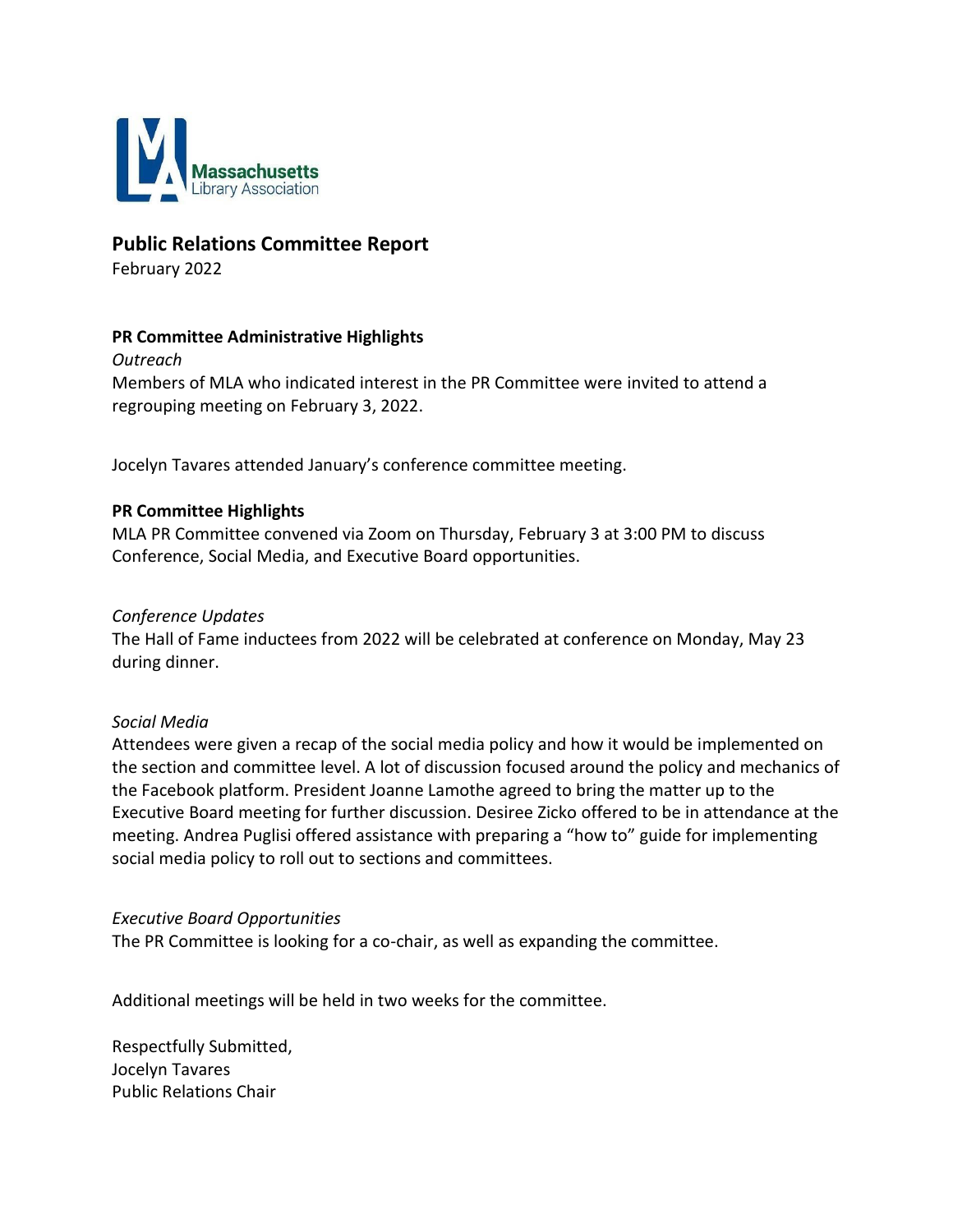

#### **Youth Services Section Report February 9, 2021**

The Youth Services section held its latest meeting on Zoom on January 20, 2022.

We will be voting on the YSS bylaws at our February meeting. These changes include wording and adding a Vice-Chair position back into the Executive Board.

YSS has gotten nominations for each of the three Executive Board offices that will be empty as of May 2022: Vice Chair, Committee Liaison and Secretary. Voting will take place at the YSS Annual Meeting at the MLA conference in May.

We sent out our YSS newsletter at the end of the month in January. This included information about YSS, book reviews, and articles about cool youth services related things! We are talking more about Lunch and Learn virtual events. We have started to get some interest from people with ideas they want to present.

YSS will also start the process of deleting their YSS specific pages on Twitter, Instagram and Facebook to follow the PR Policy put in place in 2021 by the MLA Executive Board.

Respectfully submitted,

Felicia O'Keefe Chair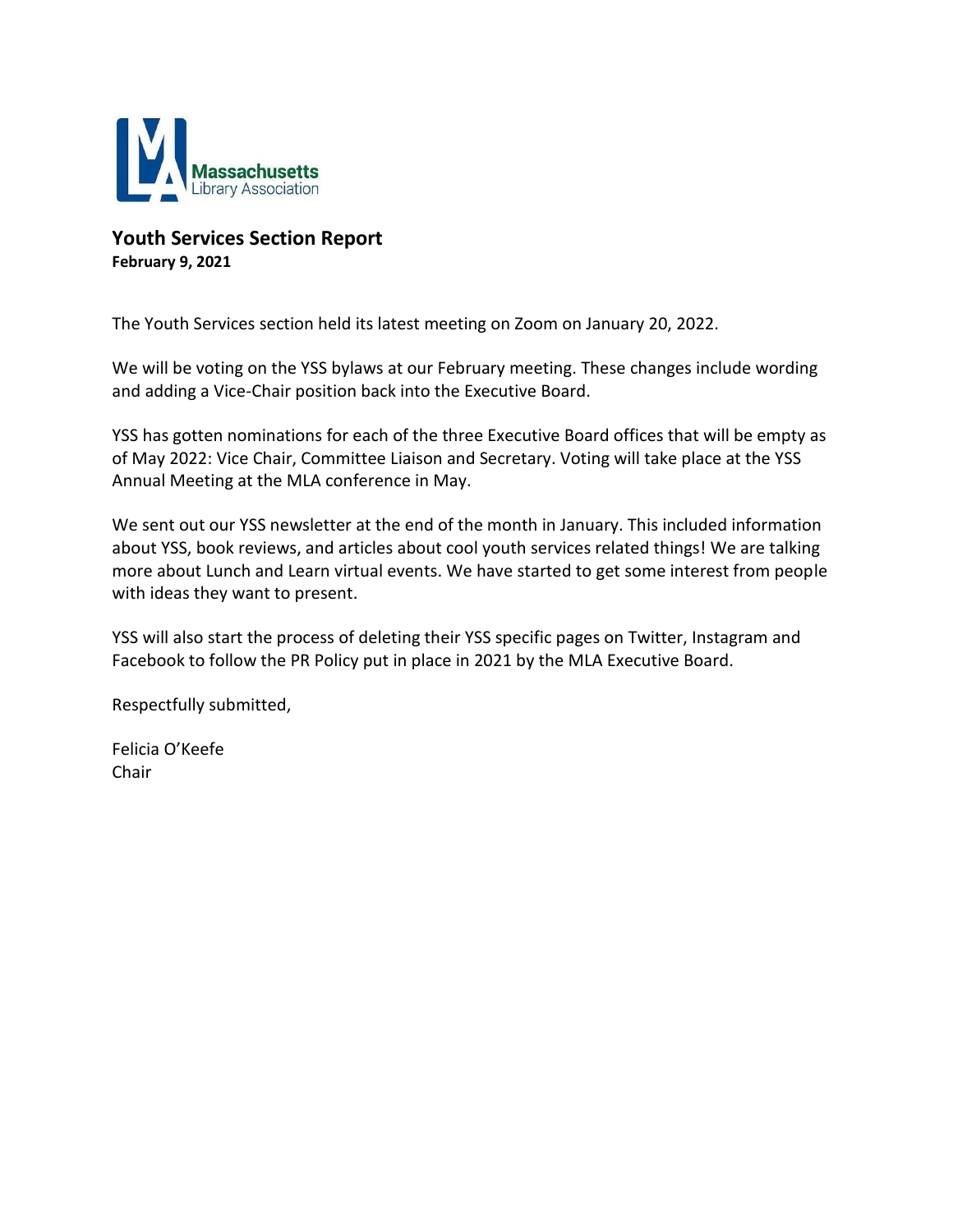## **MBLC Director's Report to MLA Executive Board February 2022**

The **Governor's House 2 budget proposal** was released on January 26 and is now up on the Legislature's website[: https://malegislature.gov/Budget/GovernorsBudget.](https://malegislature.gov/Budget/GovernorsBudget) Five of the seven MBLC budget lines were level funded; two received slight increases. The Governor added \$29,314 to the Agency line and increased the Technology and Resource Sharing line by \$5,964. He left the remaining budgets at current levels. The chart below indicates the current and proposed funding.

|                                                                             | FY22 Estimated<br>Spending * | FY22 GAA   | <b>H.2 Preliminary</b><br>Rec. | H.2 vs. FY22 GAA         | %  |
|-----------------------------------------------------------------------------|------------------------------|------------|--------------------------------|--------------------------|----|
| BLC - Board of Library Commissioners                                        | 36,672,021                   | 36,361,524 | 36,396,784                     | 35,260                   | 0% |
| 7000-9101 - Board of Library Commissioners(1CS)                             | 2,002,283                    | 1,702,272  | 1,731,586                      | 29,314                   | 2% |
| 7000-9401 - Regional Libraries Local Aid (1CS)                              | 13,516,000                   | 13,516,000 | 13,516,000                     |                          | 0% |
| 7000-9402 - Talking Book Program Worcester(1CS)                             | 496,732                      | 496,732    | 496,732                        | ۰                        | 0% |
| 7000-9406 - Talking Book Program Watertown(1CS)                             | 2,828,147                    | 2,828,147  | 2,828,147                      |                          | 0% |
| 7000-9501 - Public Libraries Local Aid (1CS)                                | 13,000,000                   | 13,000,000 | 13,000,000                     | $\overline{\phantom{a}}$ | 0% |
| 7000-9506 - Library Technology and Automated Resource-Sharing Networks(1CS) | 4,528,859                    | 4,518,373  | 4,524,319                      | 5.946                    | 0% |
| 7000-9508 - Center for the Book (1CS)                                       | 300,000                      | 300,000    | 300,000                        |                          | 0% |

**Administration & Finance Meeting:** Tracey Dimant, Mary Rose Quinn, Lauren Stara, Andrea Bono-Bunker and I met virtually with Timur Yontar, Assistant Budget Director for Capital, Executive Office of Administration and Finance (A&F) on January 11 to discuss our request to have our annual cap raised for the MPLCP from \$20 to \$25 million. Many thanks to Tracey for her persistence in arranging the meeting, particularly given multiple recent staff changes on the capital side of A&F, and to Lauren and Andrea for preparing both narrative and spreadsheets that documented the importance of having our cap raised for FY2023. Mr. Yontar had reviewed the documents we had submitted in advance and asked detailed questions. He indicated he had discussed our request with Secretary Heffernan and told us he thought there was a "good chance" that we will have our cap raised for FY2023, although he also clearly stated that this was not a promise. He will let us know if he and/or Secretary Heffernan have follow-up questions and/or would like to arrange an additional meeting. We should hear A&F's decision by the end of February, or possibly sooner (this may be promising in and of itself, in that we have been told we would hear the decision about our cap in May or June over the last few fiscal years.)

As a follow-up to our A&F meeting and given the short timeline before a decision will be made, I contacted some of the waitlist libraries regarding possible outreach efforts they might make to assist the MBLC in securing an increase in the annual spending cap. I provided each library with updated versions of the talking points that we shared with the waitlist libraries in 2019.

MLA and MSLA will be holding virtual **Library Legislative Day** events for different regions of the Commonwealth on **April 5-7** (during National Library Week). Members of the legislature's Library Caucus will be invited to speak at each session. I will give the legislative agenda briefings and Commissioner Cluggish will issue a call to action at the end of each session.

ALA will not be having a Fly-in or **National Library Legislative Day** again this year. However, the Public Policy and Advocacy office will be doing some targeted outreach with select Members of Congress during the first week of March. I have been invited to participate again this year. Last year Maria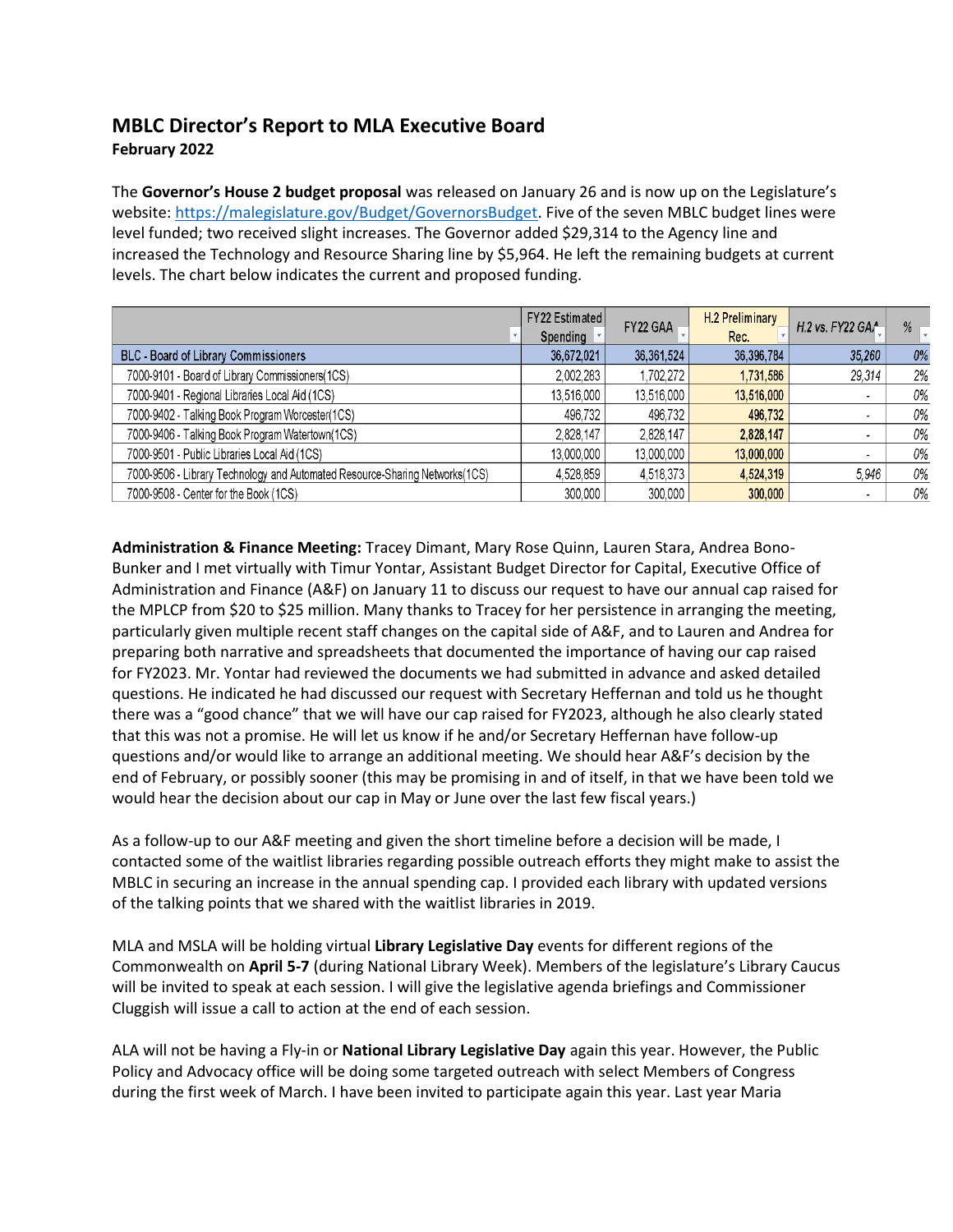McCauley, the director of the Cambridge Public Library and I met with staff from the offices of Senator Markey and Representative Auchincloss.

**FY23 LSTA Direct Grant Update**: Grant writing workshops were held on January 5 and 11. The sessions, delivered by Lyndsay Forbes and Shelley Quezada, gave an overview of the application and SACL review process, how to best structure a grant, and how to successfully design grant-funded programs with outcomes in mind. The next deadline facing grant applicants is February 17 when draft applications are due. Final applications are due on April 5. Leading up to the February draft application deadline LSTA consultants Shelley Quezada, Lyndsay Forbes, Kate Butler and Evan Knight are busy meeting with applicants to discuss and improve their grant ideas and applications.

**Perkins Access Library Accessibility Training:** Planning is underway to create an ARPA-funded training series on how to how to make library services more accessible. A survey is currently being develop by Shelley and Lyndsay with Perkins Access staff to help identify areas of training need. The training series will consist of five to seven sessions and will run from April through May 2022.

**LSTA Five-Year Evaluation and Five-Year Plan Update:** Quality Metrics is wrapping up work on the MBLC's Five-year evaluation. We are close to the review stage and will be delivering it to the Institute of Museum and Library Services in March. Quality Metrics has simultaneously begun working on the MBLC's Five-year strategic plan that is due later this year. In the coming months they will be seeking additional feedback from MBLC stakeholders and staff.

**Database Procurement Update:** The statewide database procurement process continues with database demonstrations by vendors running through early February. This will be followed by evaluations by the MBLC/MLS procurement team and our nine-member advisory group. This year 9 vendors responded with proposals for 91 products to consider. The evaluation process will run through February. Many thanks to Kate Butler who is managing this complex and very important project.

**FY20 Network Annual Report:** Paul Kissman and Kate Butler have been working with the state's Automated Library Networks to produce the FY20 Network Annual Report. The report is significant for two reasons: we used an online survey tool for the first time, and, for the first time the results were published in the data visualization tool Tableau instead of in a PDF. The data presentation is continually being refined, but you can see the report here:

<https://public.tableau.com/app/profile/mblc/viz/FY20NetworkAnnualReport/LandingPage>

The FY21 Network reporting survey is now open.

In January Evan Knight submitted a letter of support for Lawrence History Center's grant proposal to the Mass Cultural Facilities Fund, a collaborative program from Mass Cultural Council and MassDevelopment [\(https://massculturalcouncil.org/organizations/cultural-facilities-fund/\)](https://massculturalcouncil.org/organizations/cultural-facilities-fund/). The fund provides major improvement grants to nonprofit cultural organizations, in recognition of their profound economic impact on communities across Massachusetts. Evan's support letter is a great example of the collaborative work with cultural institutions across the state that is a hallmark of MBLC's efforts in the preservation and special collections community.

**Environmental Monitoring Program Update:** In January Evan led two environmental monitoring kick-off sessions attended by 39 librarians representing 30 libraries participating in the first cohort of the new environmental monitoring program. The sessions featured Melissa King, Senior Conservation Liaison at Conserv, our environmental monitoring vendor. The sessions discussed the 'whys' of environmental monitoring, and the goals of the MBLC's newly designed environmental monitoring program that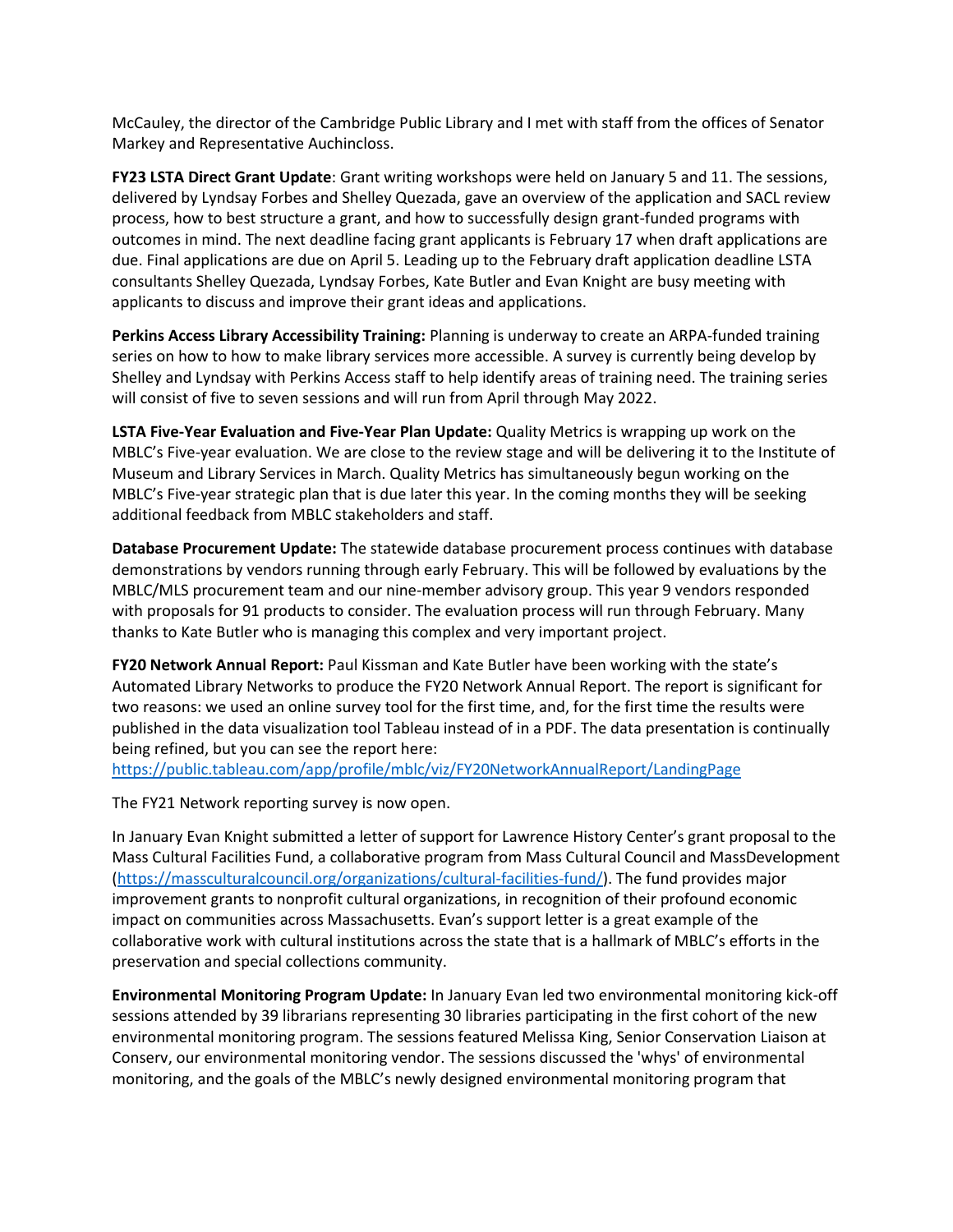centers on real time monitoring of targeted collections. Monitoring equipment has been shipped out and the installation process has begun.

**Social Work Graduate Interns:** Shelley Quezada has been working with Michelle Eberle from MLS to support Boston University graduate student interns at the Waltham and Cambridge public libraries. In addition to meeting with the students Shelly and Michelle will be meeting with BU School of Social Work and library directors hosting social work students. Shelley's work may lead to a larger program involving more placements from additional colleges and universities in public libraries across the state. This effort seeks to help library staff better address the social services needs in their communities by connecting library users with trained professionals.

**Family Engagement Work with DESE:** Shelly has been participating in an ongoing bimonthly meeting with representatives from the Massachusetts Department of Elementary and Secondary Education on the topic of Family Engagement. Through this statewide group she regularly connects the library community with DESE and other state agencies serving families. In January she worked with the Massachusetts Department of Public Heath to help connect 20 Gateway City libraries to DPH-funded Safe Injection Site information and activities.

The MBLC communications team released the [summary of results](https://mblc-newsroom-static.s3.amazonaws.com/collateral/official-docs/mblc/61c78912_2021-resident-survey-about-library-usage-and-attitudes_download.pdf) from the resident survey. During the month of June 2021, the [MBLC Statewide Public Relations Advisory Committee](https://urldefense.com/v3/__https:/nam11.safelinks.protection.outlook.com/?url=https*3A*2F*2Fmblc.state.ma.us*2Fprograms-and-support*2Fpromotion*2Fpr-committee.php&data=04*7C01*7Ccchaudhri*40bpl.org*7Cadbc0efc5f8c4fbe124a08d9dd1d4146*7Cfa735c71d7954c01b0ae09fa7415b2b1*7C0*7C0*7C637783940004703478*7CUnknown*7CTWFpbGZsb3d8eyJWIjoiMC4wLjAwMDAiLCJQIjoiV2luMzIiLCJBTiI6Ik1haWwiLCJXVCI6Mn0*3D*7C3000&sdata=Tw5VgPYwHJ92ZvJjPXKXGr2OONEQCDE2FdgyqgF4hOI*3D&reserved=0__;JSUlJSUlJSUlJSUlJSUlJSUlJQ!!CUhgQOZqV7M!0JlnBvSbxXDnPrbcZ07FY1ohPs9BvuKZRBbArE8Bzbu7Rt6cvvEcAsdfAbyIFGaIKFea2A$) distributed a survey aimed at collecting information from both library users and non-users that could guide us in our promotional efforts . Because of COVID, we focused on distributing the survey via social media (MBLC channels and asked libraries to help get the survey out via social media). We also created bookmarks with info/link that could be placed in curbside pickups. The survey and all materials were available in five languages: English, Spanish, Portuguese, French Creole and Chinese. We also ran paid digital ads in an effort to hear from people with diverse voices and backgrounds.

The team is also conducting quick polls to get information that may be helpful when talking with reporters and legislators. The results of the first poll are attached below.

The team created an [MBLC webpage](https://mblc.state.ma.us/for/mma.php) for the **Massachusetts Municipal Association** Conference. While the in-person part of the event was cancelled due to COVID, the information contained on the webpage is useful for local and state officials. We distributed it through email and asked librarians to share with local officials. We'll keep the page up on the agency site through February.

The **#LibraryLovers** social media campaign is underway. Libraries can use [the toolkit](https://awarehouse.mblc.state.ma.us/collateral/campaigns/library-lovers/) with ready-made social media and valentines to encourage their patrons to upload a valentine to our website <https://www.lovemasslibraries.com/> The site can be sorted by library. We'll share the valentines with state legislators.

The **PJ Drive** also kicks off in February. The communications team coordinates with libraries, the Boston Bruins, DCF/Wonderfund, and Cradles to Crayons to collect PJs for kids in need. Since our involvement in 2014, libraries have collected over 50,000 pairs of pajamas. Libraries can use materials in [the toolkit](https://awarehouse.mblc.state.ma.us/collateral/programs/bruins-pj-drive/bruins-qr-code-for-direct-pj-drive-donation/) created by the MBLC to promote the drive locally. A kickoff event with First Lady Lauren Baker and Blades will take place at Tufts Library in Weymouth on February 23 at 10:30 a.m. Commissioner Cluggish will start the event and welcome everyone.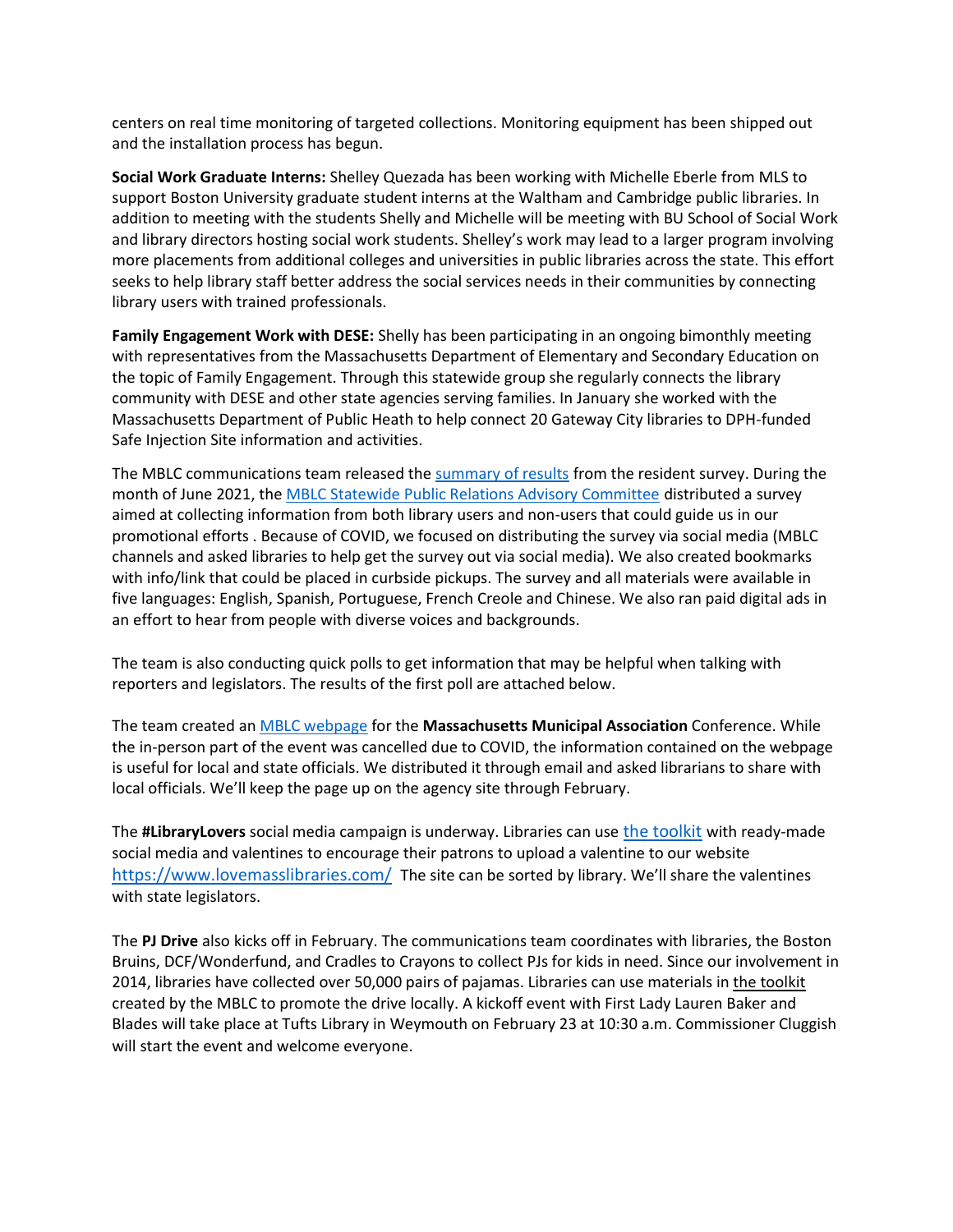

#### **February 2022 Report to MLA Executive Committee**

**Mass Center for the Book** is now located at 17 New South St, Sullivan Ste 302, Northampton, MA 01060. Our phone number remains 617-872-3718. We will eventually announce a 413 office phone number but will also maintain this mobile number.

We are nearing the interview stage for a new full-time program coordinator. We had a very good pool of applicants and hope we can have someone in place during March.

We are also hiring three project-based interns/grad students from UMass and Simmons West. They will be assigned to our cultural heritage and new traveling exhibits projects (more on the latter soon) and a third will be an office asst.

We have nearly 40 full boxes of books (adult and middle-grade/young adult) we want to get out into the field. I'm going to ask advice of librarians/library organizations about ways to distribute within the community before I ask More Than Words to pick them up. Any ideas welcome at [shaloo@massbook.org](mailto:shaloo@massbook.org) .

We received nearly 400 terrific submissions to the annual Massachusetts Book Awards across all categories. We are forming judging panels at present. It's our expectation that access to the State House will continue to be limited throughout the Spring and so we anticipate a Fall 2022 State House round-up of three years of awardees. The last time we held the event we were similarly pressed, and we welcomed an SRO crowd in the Great Hall. Here's hoping when we re-embrace the public sphere, the next awards event will be equally successful.

We received nearly 1500 submissions to the annual Letters About Literature student reading/writing program. This is a slight increase over last year though still down considerably since the pandemic overwhelmed schools. (At our high, we received 4500 to 5000 letters annually.) We are moving ahead with a virtual celebration again this year. It worked very well last Spring, albeit with only one legislator in attendance. We'll see how best to accommodate more legislators this time around.

Our collaborative national programs:

Route 1 Reads is featuring literary fiction this year. Our selection is Jabari Asim's YONDER. This year, we will distribute book-group resources to Rt 1 libraries. Budget allowing, other libraries can register interest in participating. Announcement will come via All Regions.

Great Reads from Great Places, the annual national children's reading list from the affiliated centers for the book, selection will be made in the coming two months. We expect we shall choose the current year's PB award winner, Mary Wagley Copp's WHEREVER I GO

(https://marywagleycopp.com/books/wherever-i-go/). But we have not yet sent in this selection and so lobbying from the field is welcome (shaloo@massbook.org).

Sharm Shaloo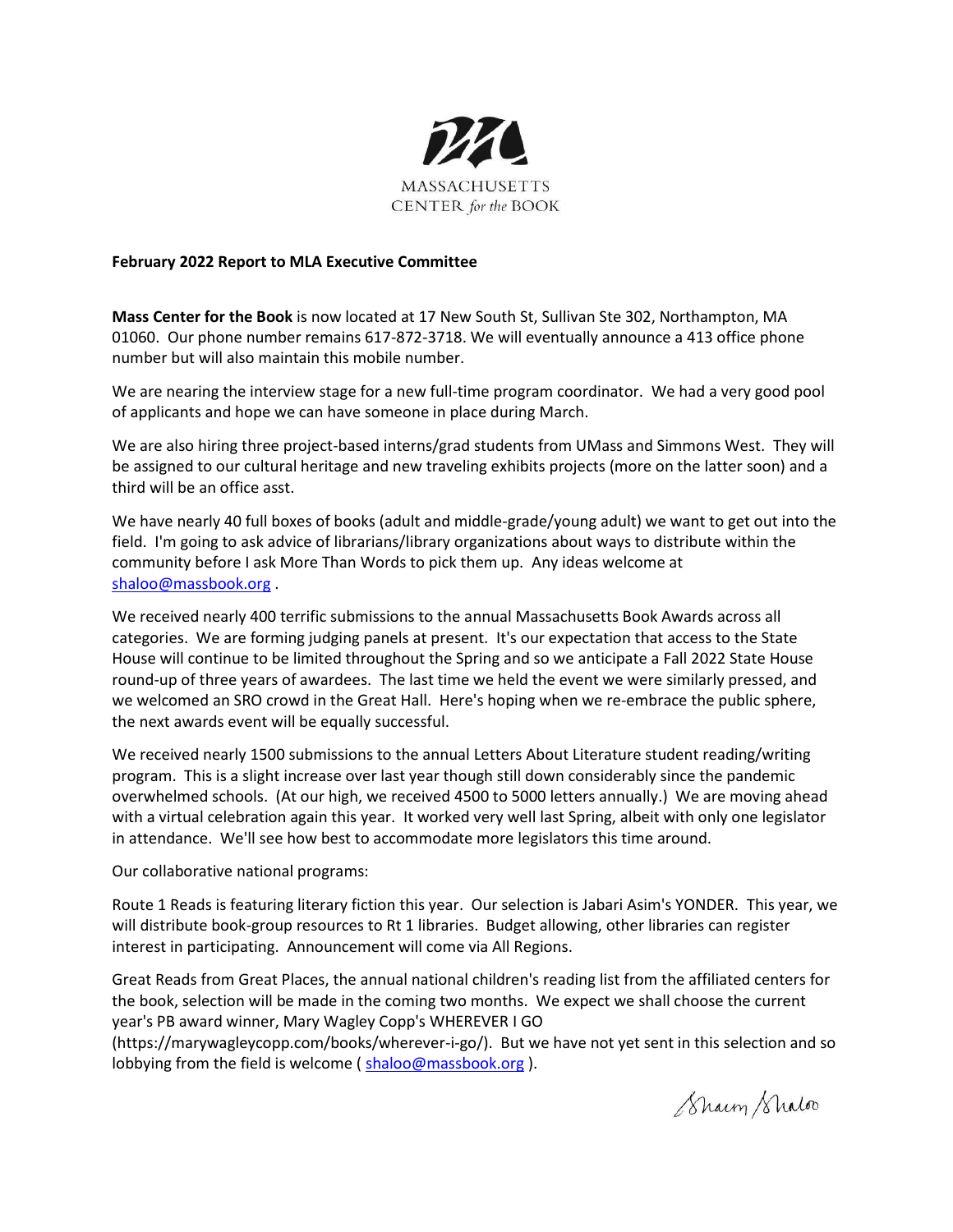

## **MLS Update January 2021**

#### **Strategic Initiative 1**

MLS ensures its services are sustainable, prioritize member needs, and equitably serve all member types.

| Goal                                                                                                                                                              | Actions                                                                                                                                                                                                     | Measurement of<br><b>Success</b>                                                                                                | <b>Monthly work towards goal</b>                                                                                                                                                             |
|-------------------------------------------------------------------------------------------------------------------------------------------------------------------|-------------------------------------------------------------------------------------------------------------------------------------------------------------------------------------------------------------|---------------------------------------------------------------------------------------------------------------------------------|----------------------------------------------------------------------------------------------------------------------------------------------------------------------------------------------|
| <b>MLS</b> ensures<br>service value to<br>all member types.                                                                                                       | · MLS will develop a guide<br>to its levels of<br>services, clarifying<br>what<br>benefits are available to<br>each<br>member type; the guide<br>will be<br>shared broadly and in<br>several<br>formats.    | Member library<br>staff at a broad<br>level will have<br>a<br>greater<br>understanding<br>of MLS services<br>and resources.     | • Case for Support was<br>presented to the<br><b>Executive Board and</b><br>staff.<br>This document will help<br><b>us</b><br>streamline our marketing<br>and<br>communication<br>materials. |
| MLS will continue to<br>strengthen<br>its partnerships and<br>collaborations<br>to allow MLS to focus<br>what<br>it<br>on<br>does uniquely well.                  | · MLS will establish<br>a<br>partnership process,<br>including a rubric,<br>liaisons, expectations, policy<br>and<br>evaluations of current and<br>new<br>partnerships for<br>opportunities<br>and overlap. | MLS will report out<br>annually on the<br>value of their<br>partnerships.                                                       | • MLS is working with<br>our<br>cooperative<br>purchasing<br>partner MHEC on<br>Procurement/Contract<br>Trainings for<br>members.                                                            |
| New services will<br>be designed<br>to deliver the<br>greatest<br>statewide impact,<br>able to expand<br>and<br>contract due to<br>available<br>funding and need. | · MLS will create<br>guidelines<br>and criteria for new<br>and established<br>services for value and<br>impact.                                                                                             | As an element of<br>service review or<br>introduction,<br>MLS will be able to<br>detail<br>the impact/impact<br>of the service. |                                                                                                                                                                                              |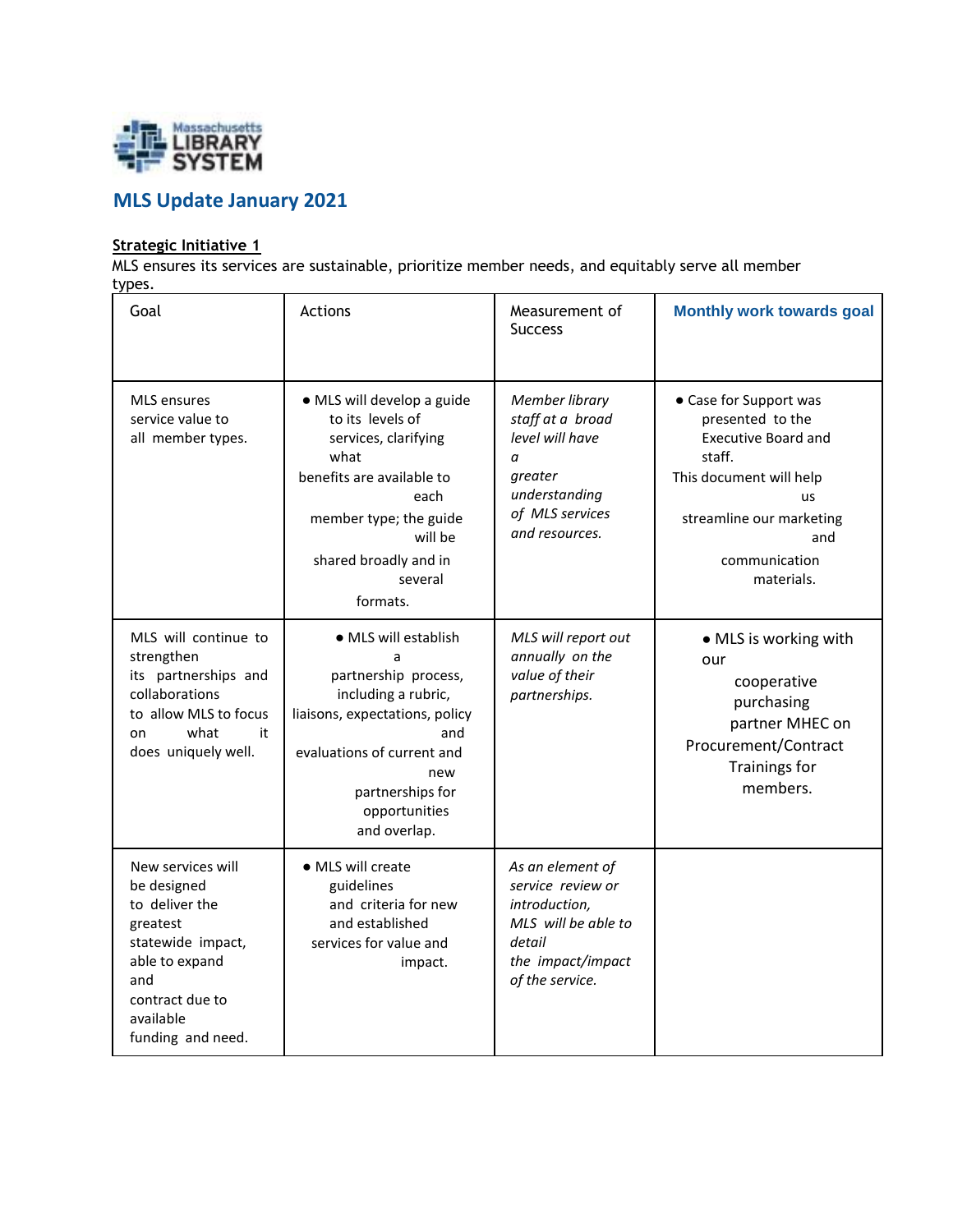

#### **Strategic Initiative 2**

MLS empowers leaders to emerge at every level of library service, connecting staff throughout the stages of their careers.

| Goal                                                                                                                                                                                                               | Actions                                                                                                                                                                                                                                           | <b>Measurement of Success</b>                                                                                                                                                                                                              | <b>Monthly work towards</b><br>goal                                                                                                                                                                                                                                                                                                                                                 |
|--------------------------------------------------------------------------------------------------------------------------------------------------------------------------------------------------------------------|---------------------------------------------------------------------------------------------------------------------------------------------------------------------------------------------------------------------------------------------------|--------------------------------------------------------------------------------------------------------------------------------------------------------------------------------------------------------------------------------------------|-------------------------------------------------------------------------------------------------------------------------------------------------------------------------------------------------------------------------------------------------------------------------------------------------------------------------------------------------------------------------------------|
| <b>MLS</b> promotes<br>excellence<br>and continuity by<br>providing<br>professional development,<br>conversation, and<br>community around<br>leadership.                                                           | · MLS develops a<br>process for<br>reaching out to<br>members/training<br>participants, asking<br>them to report<br>on how MLS<br>programs<br>have<br>helped them.                                                                                | Member library staff<br>recognize the<br>transformative value of<br>building and<br>maintaining a<br>professional network.                                                                                                                 | • MLS partnered with MBLC<br>to host a New Director<br>Community<br>Chat in December<br>with 28 registrants.<br>The next session<br>will be held in<br>February.<br>• MLS is working with<br>Eric Poulin (Simmons<br>University SLIS) to<br>coordinate stakeholder<br>meetings in January to<br>discuss leadership<br>and/or managemen<br>training opportunities<br>for the summer. |
| Leadership, professional<br>development, and<br>networking opportunities<br>will have flexible offerings<br>in order to<br>include participants from<br>various library types,<br>library sizes, and<br>resources. | • Linked to Initiative<br>1, Goal 1:<br>MLS will develop<br>a guide to its<br>levels<br>of services,<br>clarifying what<br>benefits are<br>available to each<br>member<br>type; the guide<br>will be shared<br>broadly<br>and in several formats. | <b>MLS</b><br>will<br>report<br>to<br>member libraries on an<br>annual basis the number<br>of<br>professional development<br>opportunities via type of<br>opportunity,<br>intended audience,<br>training modality, and<br>type of library. | • MLS has contracted with<br>external trainers to offer<br>workshops on<br>Leadership and<br>Management topics<br>during January<br>and February.<br>• MLS is contracting with<br>external trainers to offer<br>Management workshops<br>on Human Relations<br>topics during March-<br>June.                                                                                         |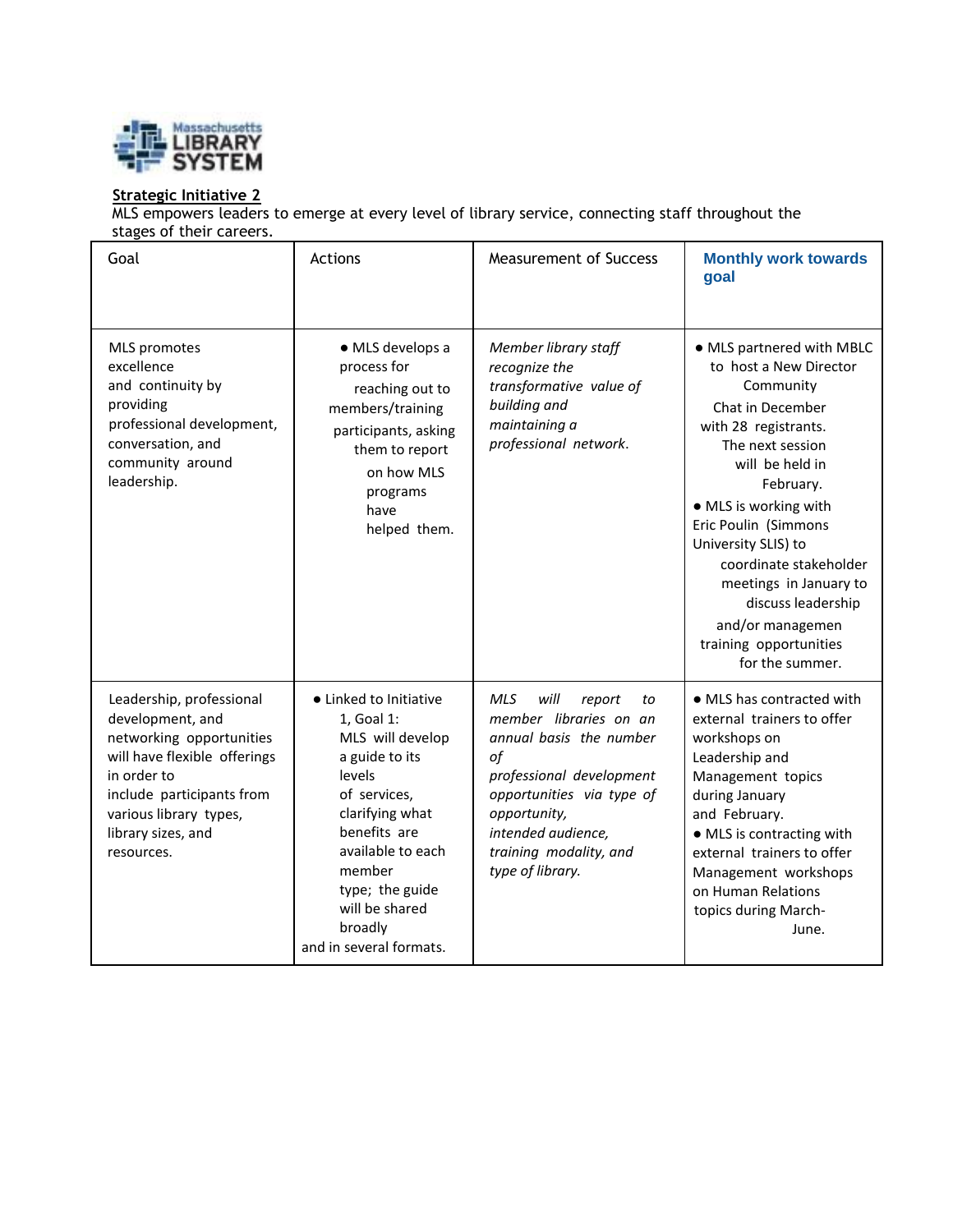

#### **Strategic Initiative 3**

MLS will take the lead in facilitating important conversations, and support memberfacing initiatives focused on DEI: diversity, equity, inclusion, accessibility and social justice.

| Goal                                                                                                                                                                                                              | Actions                                                                                                                                                                                                                                                                  | Measurement of Success                                                                                                                                         | <b>Monthly work</b><br>towards goal                                                                                                                                        |
|-------------------------------------------------------------------------------------------------------------------------------------------------------------------------------------------------------------------|--------------------------------------------------------------------------------------------------------------------------------------------------------------------------------------------------------------------------------------------------------------------------|----------------------------------------------------------------------------------------------------------------------------------------------------------------|----------------------------------------------------------------------------------------------------------------------------------------------------------------------------|
| MLS will<br>integrate the<br>core values of<br>diversity,<br>equity,<br>inclusion,<br>accessibility<br>and<br>social justice into its<br>policies,<br>practices, procedure<br>s, and programs.                    | • In collaboration<br>with partner<br>organizations, MLS<br>will explore<br>hiring a<br>Coordinator/Consulta<br>nt to<br>support the<br>membership in<br>this<br>work.<br>• MLS will work to align<br>internal<br>policies and<br>procedures to<br>the<br>tenets of DEI. | MLS will demonstrate<br>both increased resource<br>allocation as well as<br>substantive,<br>visible progress in<br>representation througho<br>ut MLS services. | $\bullet$ MLS has<br>continued to have<br>conversations with<br>library leaders<br>across the state to<br>ensure our work<br>on this action meets<br>their needs.          |
| Following the<br>lead of<br>trusted experts,<br>MLS will build<br>awareness in using<br>the DEI tenets with<br>member library<br>staff to identify and<br>eliminate barriers to<br>inclusive library<br>services. | • In partnership<br>with member<br>libraries, research<br>and tailor a DEI<br>evaluation framework<br>for member<br>libraries.                                                                                                                                           | Member library staff<br>are confident in using<br>the core values of DEI<br>with their<br>communities.                                                         | $\bullet$ MLS has<br>contracted with<br>external traine<br>rs to offer<br>workshops on<br>Diversity, Equity,<br>and Inclusion<br>topics during<br>January and<br>February. |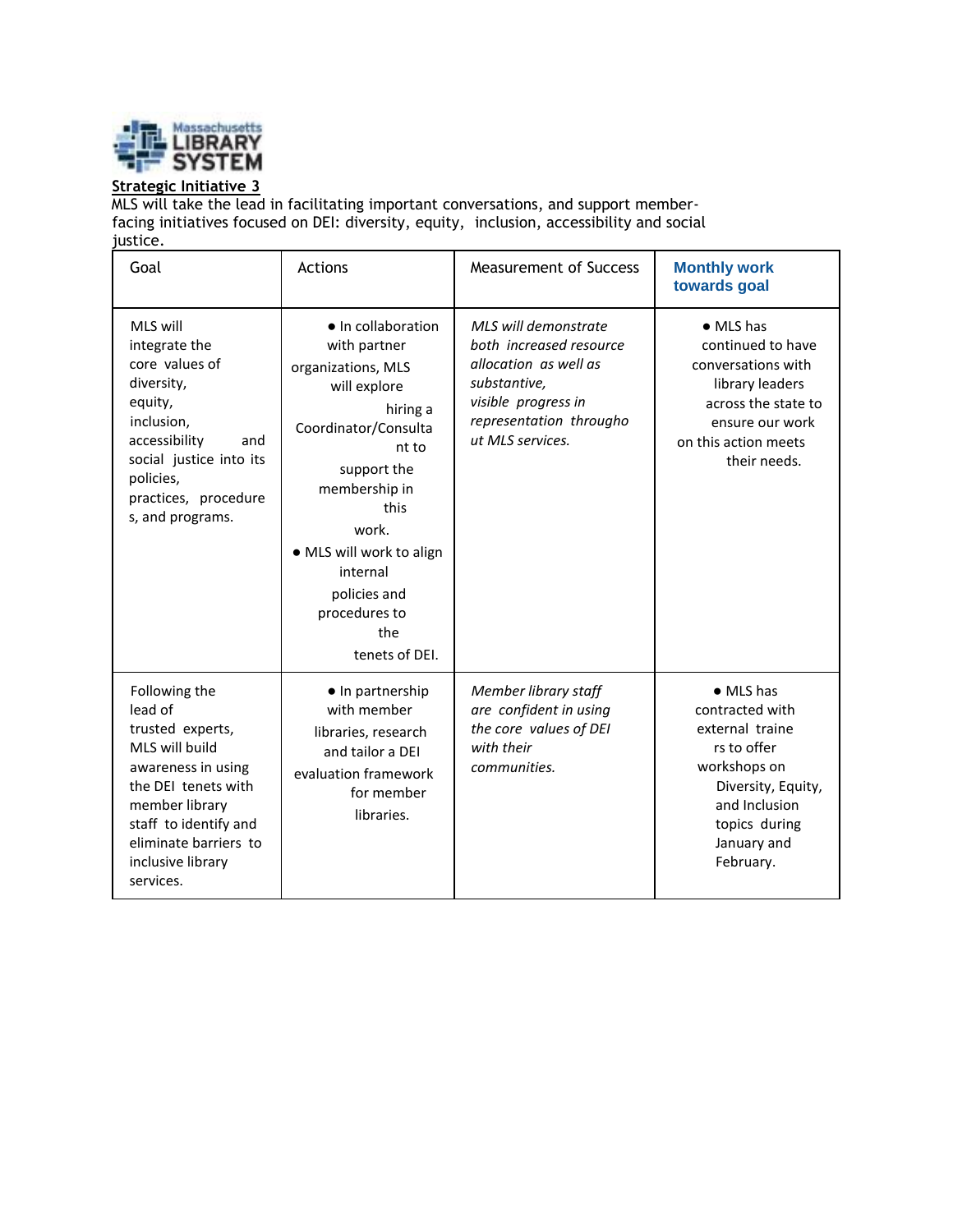

#### Member Updates

| <b>I Dealer</b>                            |                                                                           | New Librarians/members<br>Monthly Update - December 2021                                |             |                               |
|--------------------------------------------|---------------------------------------------------------------------------|-----------------------------------------------------------------------------------------|-------------|-------------------------------|
| <b>Librarian Name</b>                      |                                                                           | Library                                                                                 | Town/City   | Email                         |
| Katya Schapiro                             | Emily Williston Memorial Lib. & Museum                                    |                                                                                         | Easthampton | kschapiro@ewmlibrary.org      |
| Nancy Loiselle                             | Elm Street School Library                                                 |                                                                                         | Gardner     | loisellen@gardnerk12.org      |
| Karen Wall                                 | Charlton Public Library                                                   |                                                                                         | Charlton    | cpldirector@cwmars.org        |
| Emily Smith                                | Concord Free Public Library                                               |                                                                                         | Concord     | esmith@concordma.gov          |
| Kevin Sheehan                              | Parlin Memorial Library                                                   |                                                                                         | Everett     | ksheehan.everett@noblenet.org |
|                                            |                                                                           |                                                                                         |             |                               |
|                                            |                                                                           |                                                                                         |             |                               |
|                                            |                                                                           |                                                                                         |             |                               |
|                                            |                                                                           |                                                                                         |             |                               |
|                                            |                                                                           |                                                                                         |             |                               |
|                                            |                                                                           |                                                                                         |             |                               |
|                                            |                                                                           |                                                                                         |             |                               |
|                                            |                                                                           |                                                                                         |             |                               |
|                                            |                                                                           |                                                                                         |             |                               |
|                                            |                                                                           |                                                                                         |             |                               |
|                                            |                                                                           |                                                                                         |             |                               |
|                                            |                                                                           |                                                                                         |             |                               |
|                                            |                                                                           |                                                                                         |             |                               |
|                                            |                                                                           |                                                                                         |             |                               |
|                                            |                                                                           |                                                                                         |             |                               |
|                                            |                                                                           |                                                                                         |             |                               |
|                                            | This color print = Interim/acting Director - public libraries             |                                                                                         |             |                               |
|                                            | This color print = new library director but not new to the director world |                                                                                         |             |                               |
| This color print = new members             |                                                                           |                                                                                         |             |                               |
| This color print = new librarians/Director |                                                                           |                                                                                         |             |                               |
| This color print = returning schools       |                                                                           |                                                                                         |             |                               |
|                                            |                                                                           | This color print = returning school but not a new librarian (new color code this month) |             |                               |
|                                            |                                                                           |                                                                                         |             |                               |
|                                            |                                                                           |                                                                                         |             |                               |